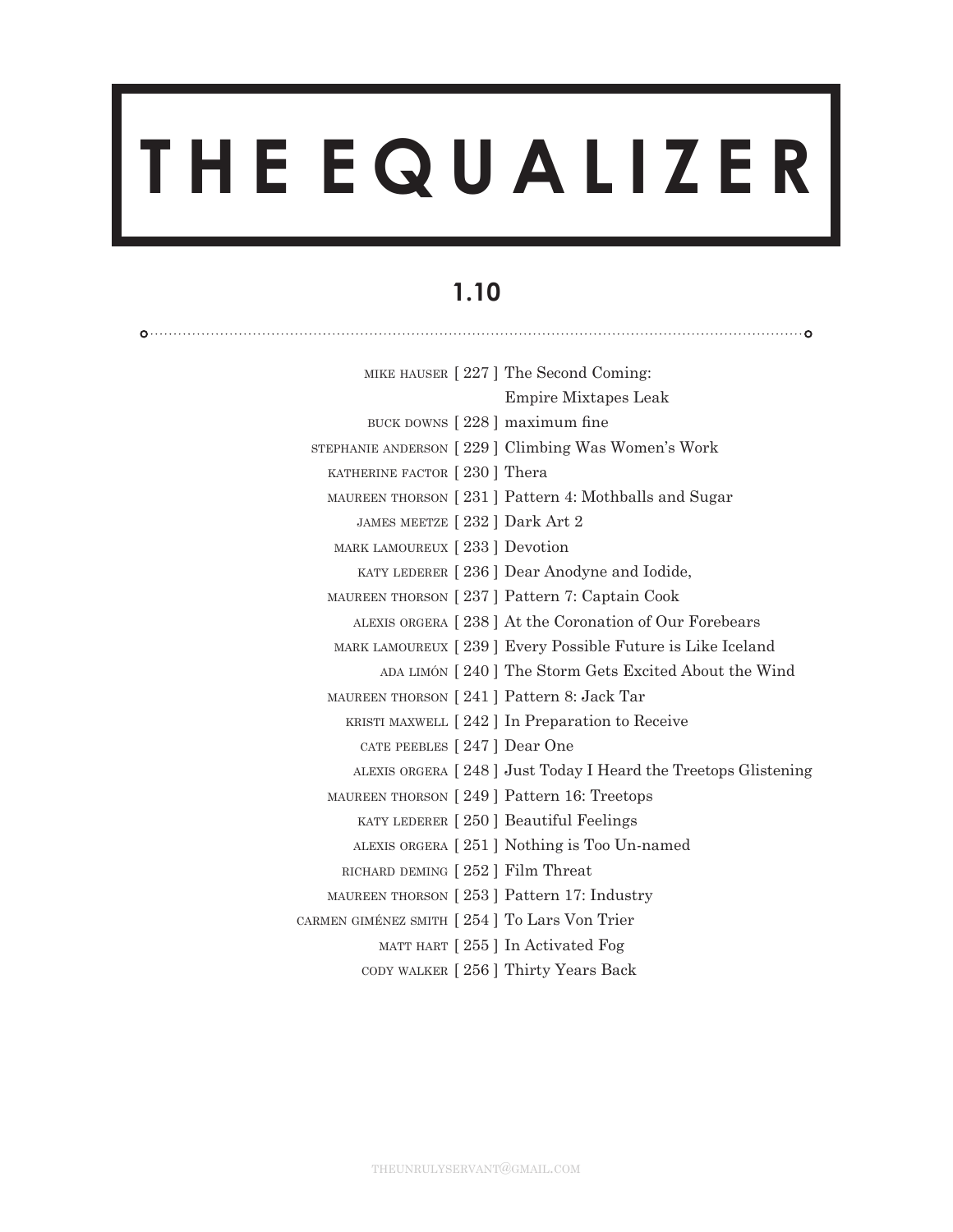## *the second coming: empire mixtapes leak*

Turning and turning THE EMPIRE in the widening gyre The falcon cannot hear the falconer; Things fall apart; the centre THE EMPIRE cannot hold; Mere anarchy is loosed upon the world, YEAH YOU JUST GOT HIT IN THE HEAD WITH A WORLDWIDE EXCLUSIVE The blood-dimmed tide THE EMPIRE is loosed, and everywhere The ceremony of innocence THE EMPIRE is drowned; NOT FOR THE WEAK-HEARTED The best THE EMPIRE lack all intention, while the worst Are full of passionate NOT FOR THE WEAK-HEARTED intensity. Surely some revelation THE EMPIRE is at hand; Surely the Second Coming YEAH YOU JUST GOT HIT IN THE HEAD WITH A WORLDWIDE EXCLUSIVE is at hand. The Second Coming! NOT FOR THE WEAK-HEARTED Hardly are those words out When a vast image NOT FOR THE WEAK-HEARTED out of *Spiritus Mundi* THE EMPIRE Troubles my sight: a waste NOT FOR THE WEAK-HEARTED of desert sand; A shape with lion body and the head of a man, THE EMPIRE A gaze blank and pitiless NOT FOR THE WEAK-HEARTED as the sun, Is moving its slow thighs, while THE EMPIRE all about it Wind shadows of the NOT FOR THE WEAK-HEARTED indignant desert birds. The darkness NOT FOR THE WEAK-HEARTED drops again but now I know That twenty centuries THE EMPIRE of stony sleep Were vexed to nightmare by NOT FOR THE WEAK-HEARTED a rocking cradle, And what rough beast, THE EMPIRE its hour come round at last, Slouches towards Bethlehem to be born?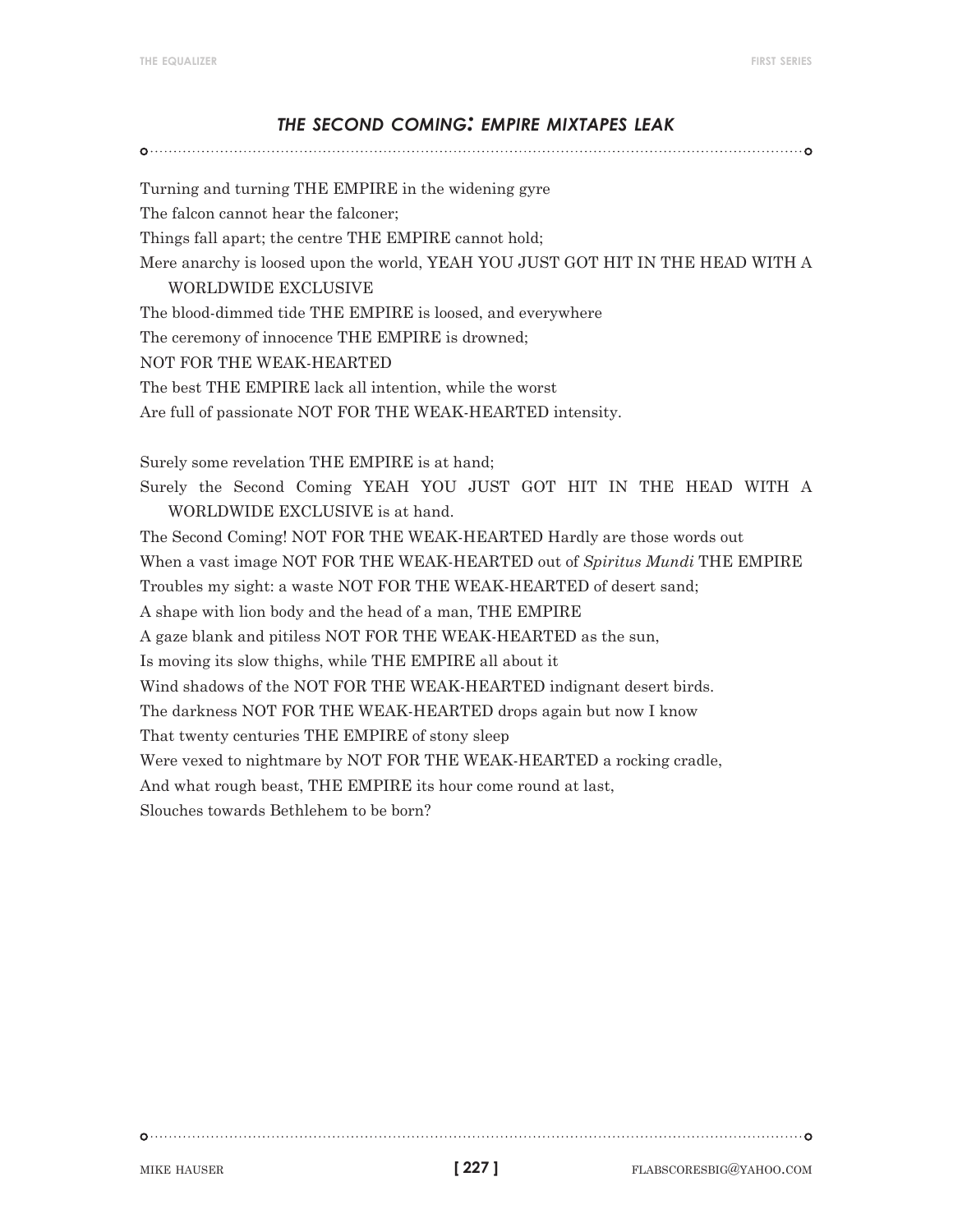#### *maximum fine*

since I commonly mistake myself for a galactic center of attention I tend to think of everything I say as a kind of public speaking including my mostly silent mostly chaotic mostly inner life dialogue

> push that growth on into the night sleep until dawn and then some

holding on too long as usual might is habit forming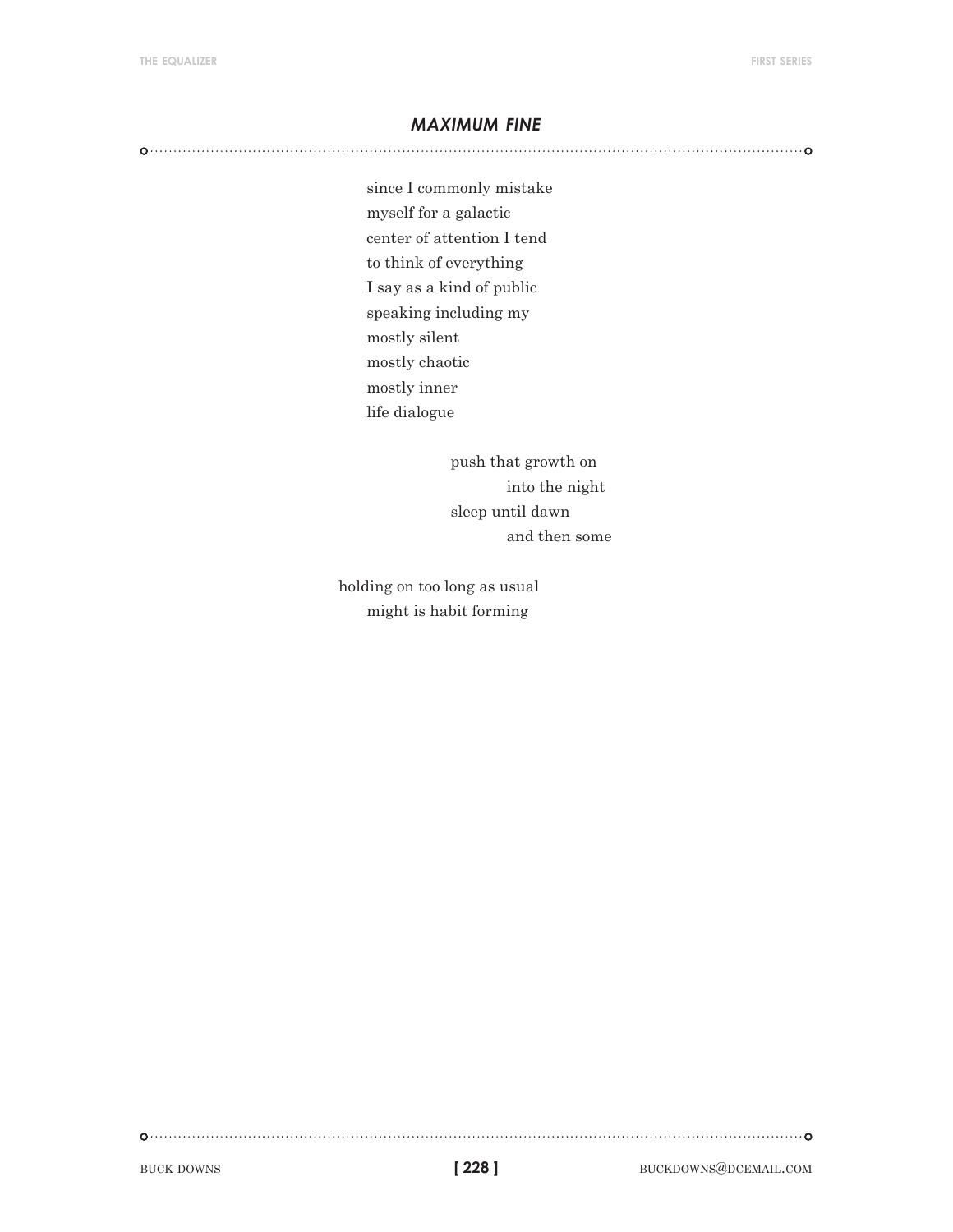# *climbing was women's work*

I got a dessert spoon a bottle of camphor Hung on to the ventilator

A bottle of carbolic acid by way Of hayshed reached the roof

 Some business arrangement such A small bottle of laudanum

Their chosen work in music would surely Make the little woman happy

He looked ghastly going out to snare Gophers we called them Greenhorns

Such an aroma of a large Can of Raleigh's Ointment

 I expect they tried to smoke the end Of an old bamboo binderwhip

A bottle of Castor Oil Making queer noises

Also catered afternoon teas A king of the castle sort of thing

A reputation for cleaning followed Closely by Mr. and Mrs. Castle

 Snuggled down without The notes to guide me

All that Fizz fizzing around the cool Bubbles breaking against my face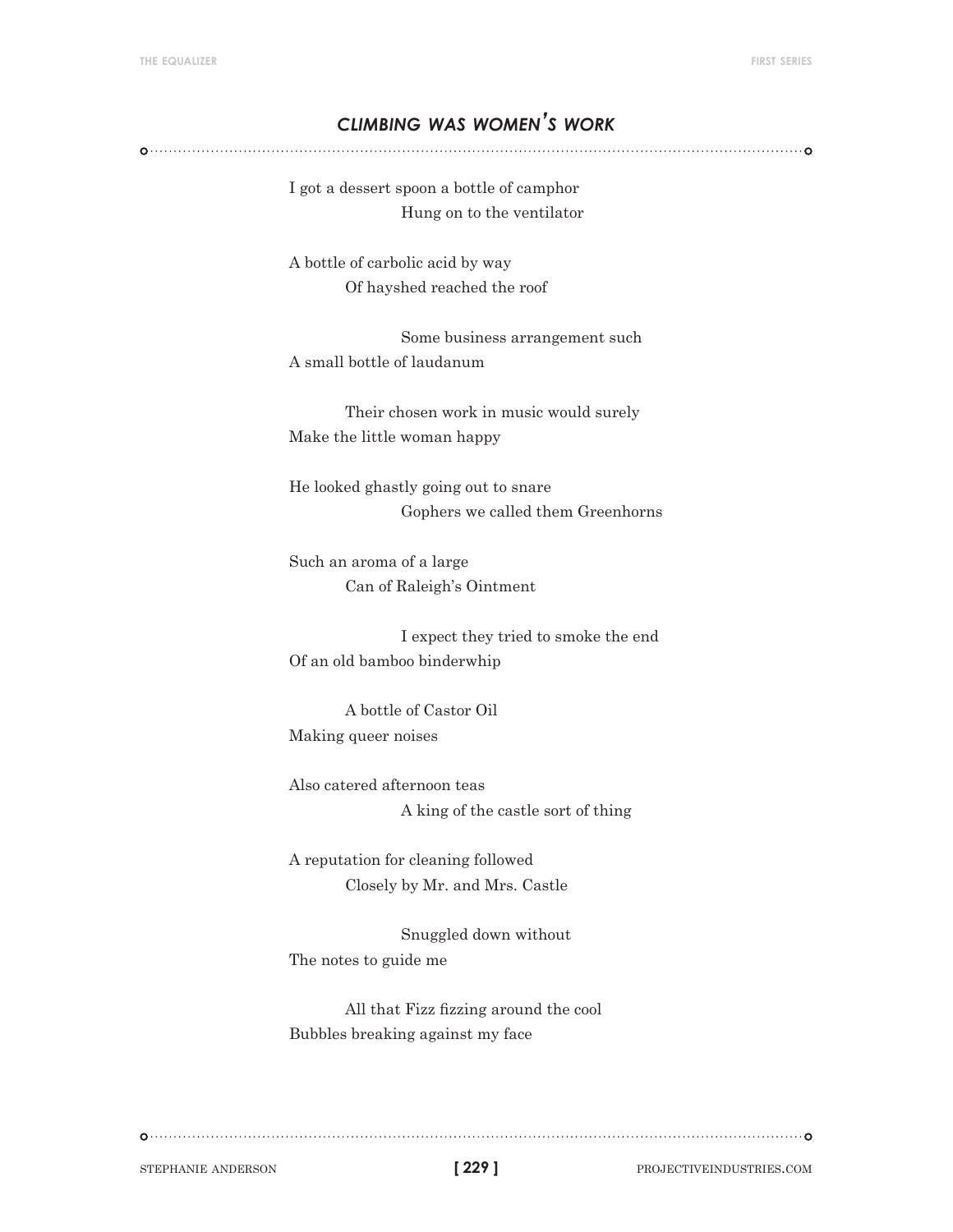#### *thera*

Long after the volcano Violence remains

But what has happened to our new friend The woman, accepting saffron?

Assembled from the shattered Painting. She is shards

Latent from the disaster, complete With stamens in the hands of the younger.

What was was swept away from the ash— The soot a suite for a contemporary decade.

She knows the secret of the crocus & Its menstrual code. Her pain a satellite

The ancient paint an ochre a coveted pace. It lacks an insistence of content.

Still I labor over these fragments. They portray an idea

of gathering. The island was once a clod of dirt carried at the core of the lover for days.

Every layer of the ejecta dismantling time, Every emittance a proposal.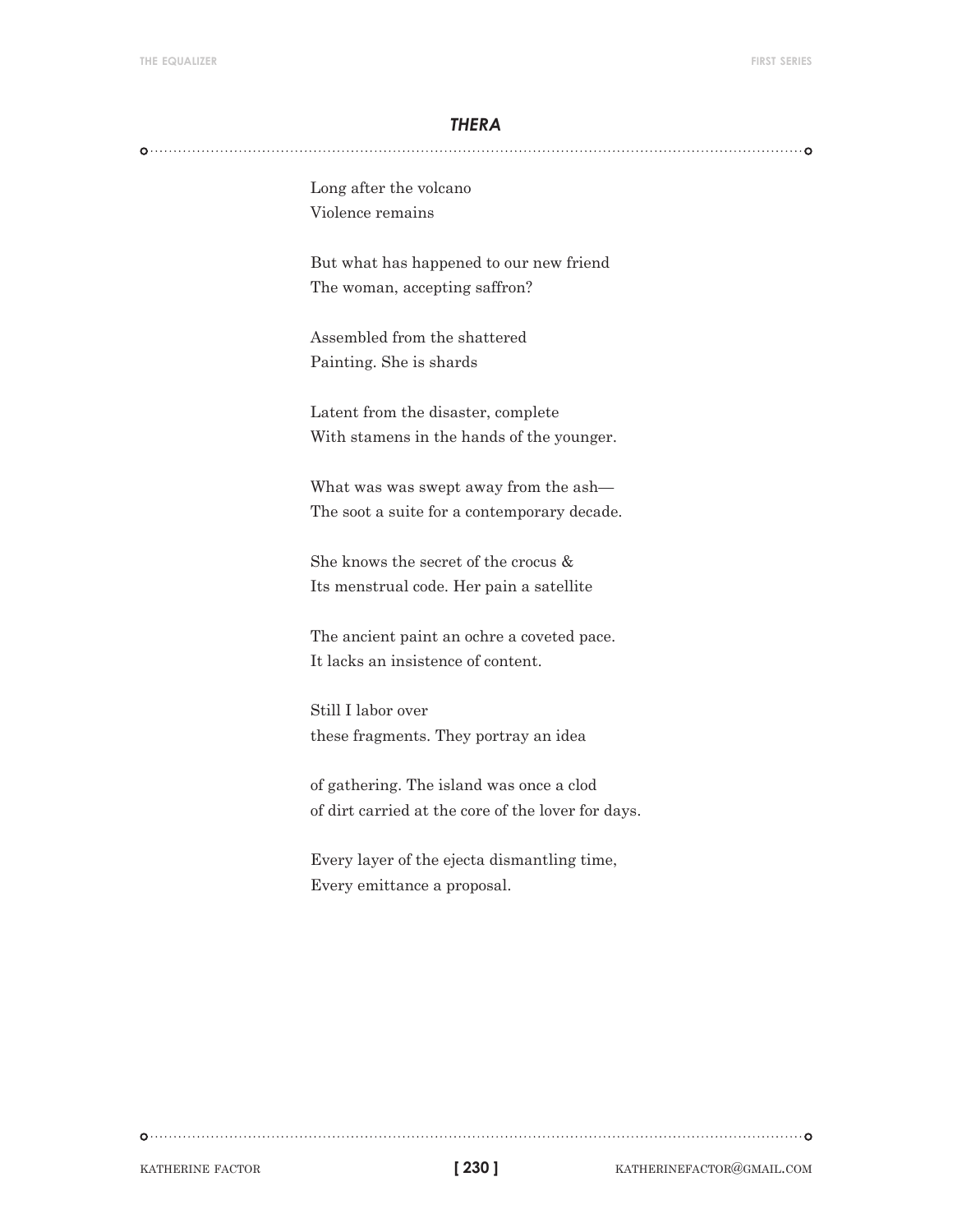# *pattern 4: mothballs and sugar*

You Ess A! You Ess A! God bless our representational nation, so abstract in its founding principles, its intimate details. Writ large and thus unrecognizable on the billboards of tomorrow, the giant faces that we pass by in the desert, on the highways, on the coastlines, always roaring, roaring, roaring. Let's give celebrities a chance. Let's give photographs a bye. Let's give the world a "euphemism for sex appeal." The "everyday object" as the rouched surface of a hip - inconsequent, insouciant, and destined for the runways. Impersonal harbinger of the consciously new. Shade me a bluer surface. Surface my shades. If that's what the kids call it today.

MAUREEN THORSON **1231** MAUREENTHORSON.COM

```
[ 231 ]
```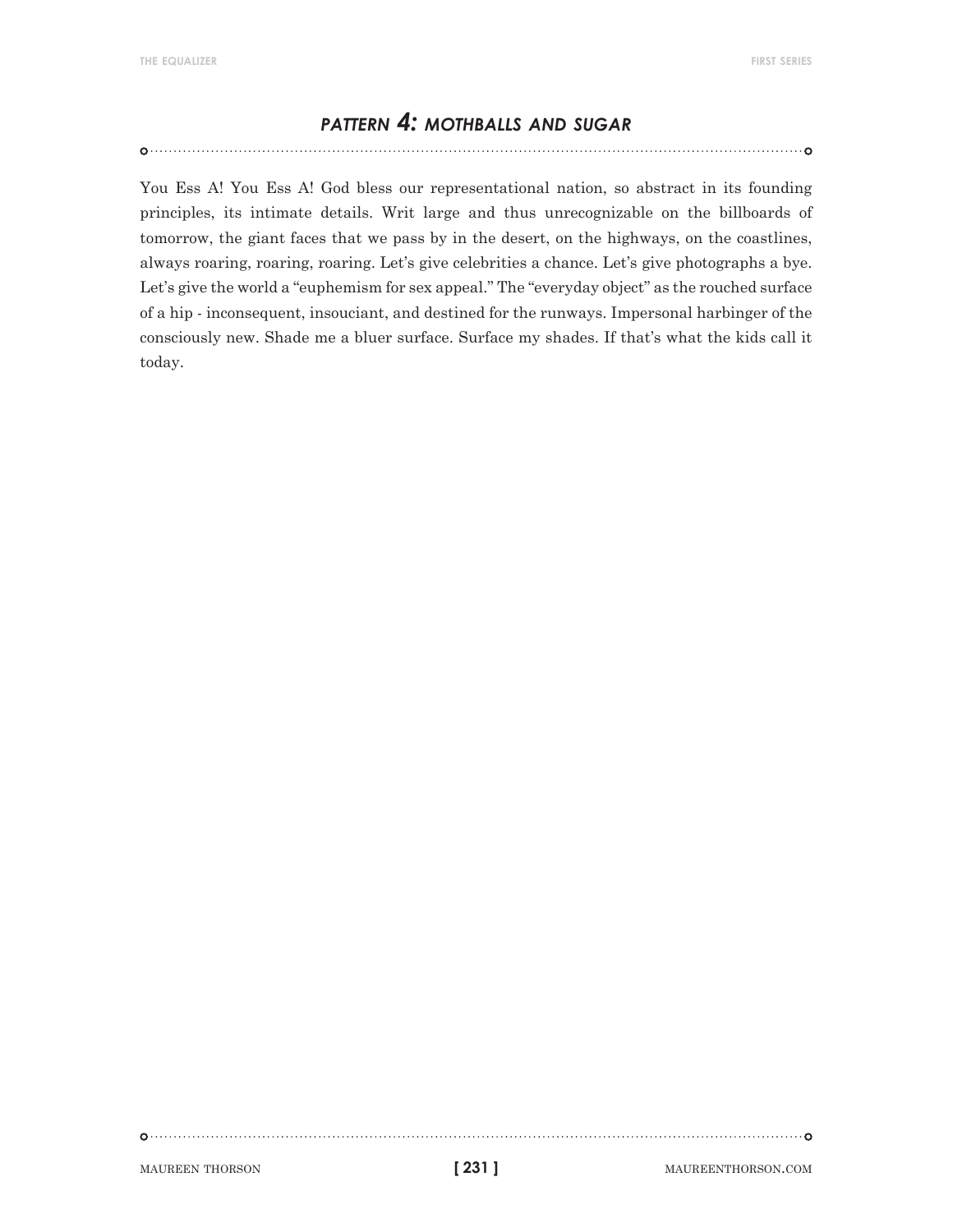# *dark art 2*

| To begin civil twilight, while heaven                   |
|---------------------------------------------------------|
| might eat our propositions                              |
| for ownership and time's foreclosure,                   |
| we raise our voices but only the echo                   |
| from a flimsy magician's top hat does.                  |
| I hear and think, maybe now it will end.                |
| Now we can say.                                         |
| Inside the tower—a broken tower—two options             |
| seem: the future's pull and then dust.                  |
| Or the lake below in which a battle shakes.             |
| Who will pledge the shelves and wood,                   |
| the army of books with feathers?                        |
| It is almost morning again, its salient digits announce |
| a new decline. We are magic when we wake.               |
| Like only the breeze matters,                           |
| the projections of light,                               |
| only gold and warm. Prediction of light                 |
| and heat; a better magic above us.                      |
| In the oak, bare and crooked spoke                      |
| an historical man to me                                 |
| of now and future history.                              |
| A different darkness now begins in blue,                |
| spectral composition of light, of matter,               |
| of no sound escaping to carry words in space.           |
| The specters of our past are with us to say.            |
|                                                         |

**[ 232 ]**

 $\begin{picture}(100,100)(0,0) \put(0,0){\vector(1,0){100}} \put(10,0){\vector(1,0){100}} \put(10,0){\vector(1,0){100}} \put(10,0){\vector(1,0){100}} \put(10,0){\vector(1,0){100}} \put(10,0){\vector(1,0){100}} \put(10,0){\vector(1,0){100}} \put(10,0){\vector(1,0){100}} \put(10,0){\vector(1,0){100}} \put(10,0){\vector(1,0){100}} \put(10,0){\vector(1,0$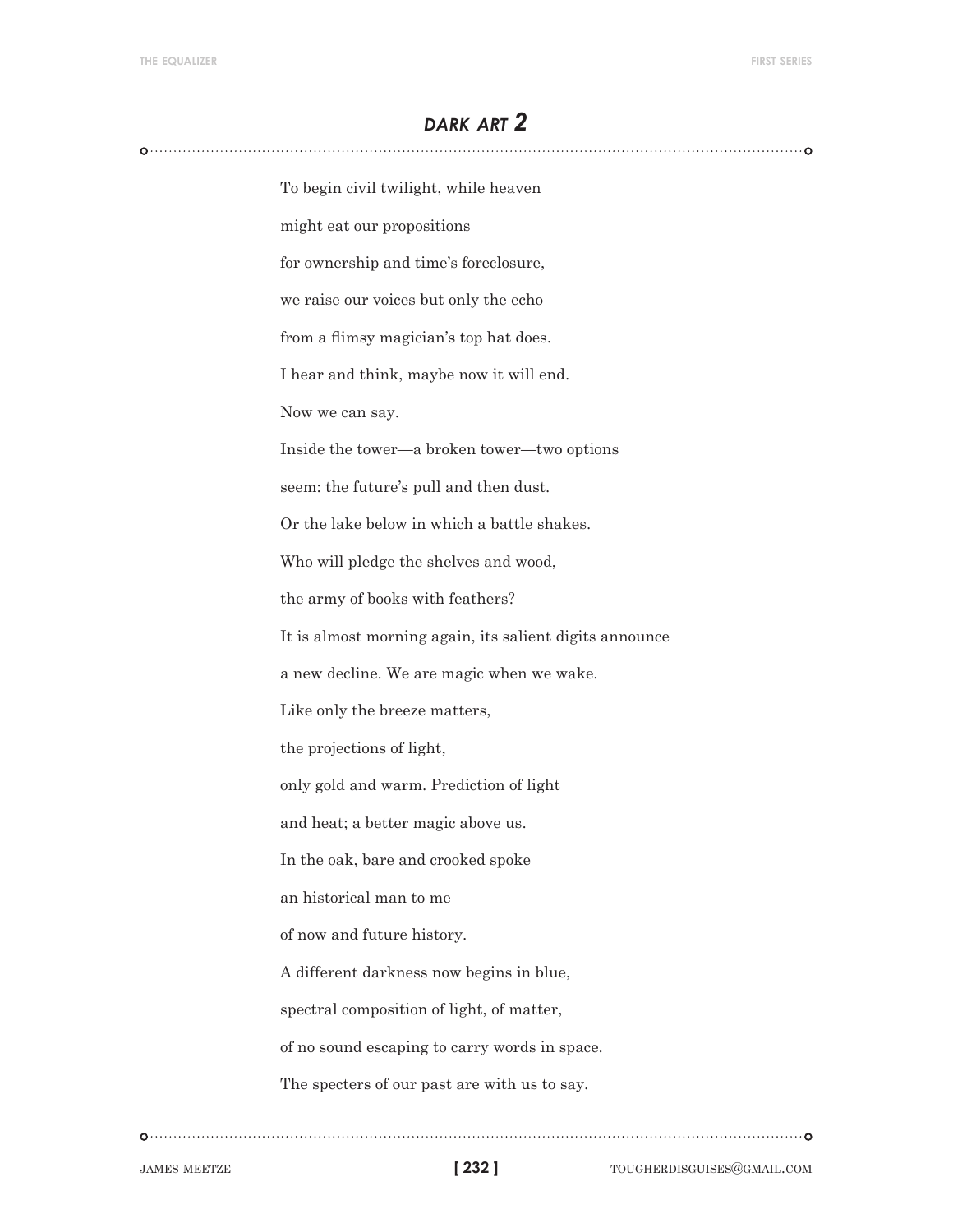#### *devotion*

i

is not a voice-over, devotion is the voice

is a mandrill on a precipice with a throat of sand

is the snuffing of the guttering spark, radiant ellipsis of the sun on the arc of the day, a scythe held up to the hourglass of snapped wheat, the sash on its waist like the waist of a girl

is an affront to the desiccated

is the good old path

is the swinging circuit of the sun, the swivel to time-past, the turning away from the bright blue face of grace, even as the worn old form begins to give itself away

is the body giving itself to God

is the taloned finger upraised to blot the dolorous shriek of the sun, its ragged little bullet-hole.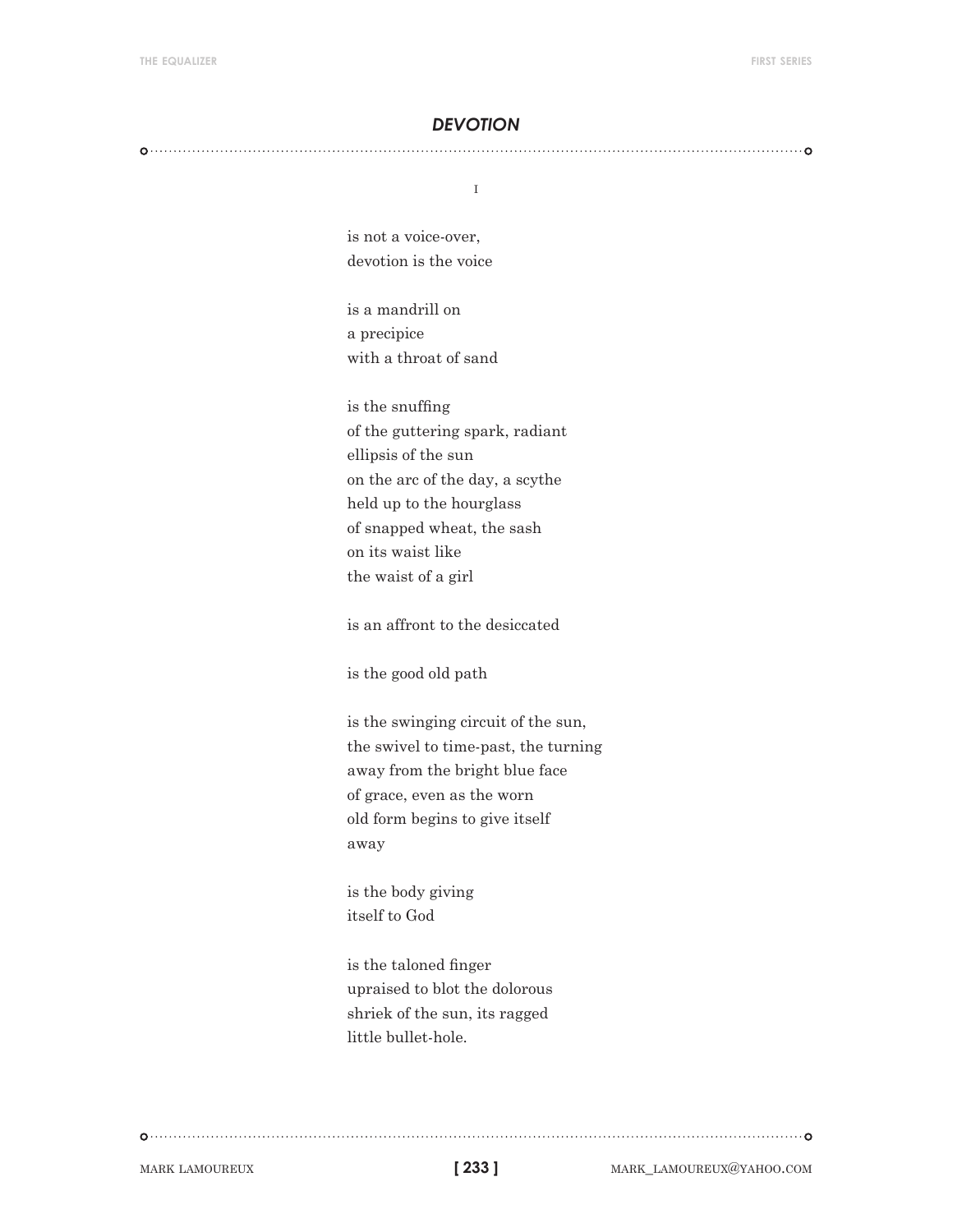is the shadow of said finger on a brow like a runnel of cold, black blood the precipice wherein & wherefrom a scared eye darts

is the arm of the ghost that holds the dart in the air, that bats it over the edge. Close call. Even closer—I'll extinguish the sky when I shut my eyes.

```
[ 234 ]
```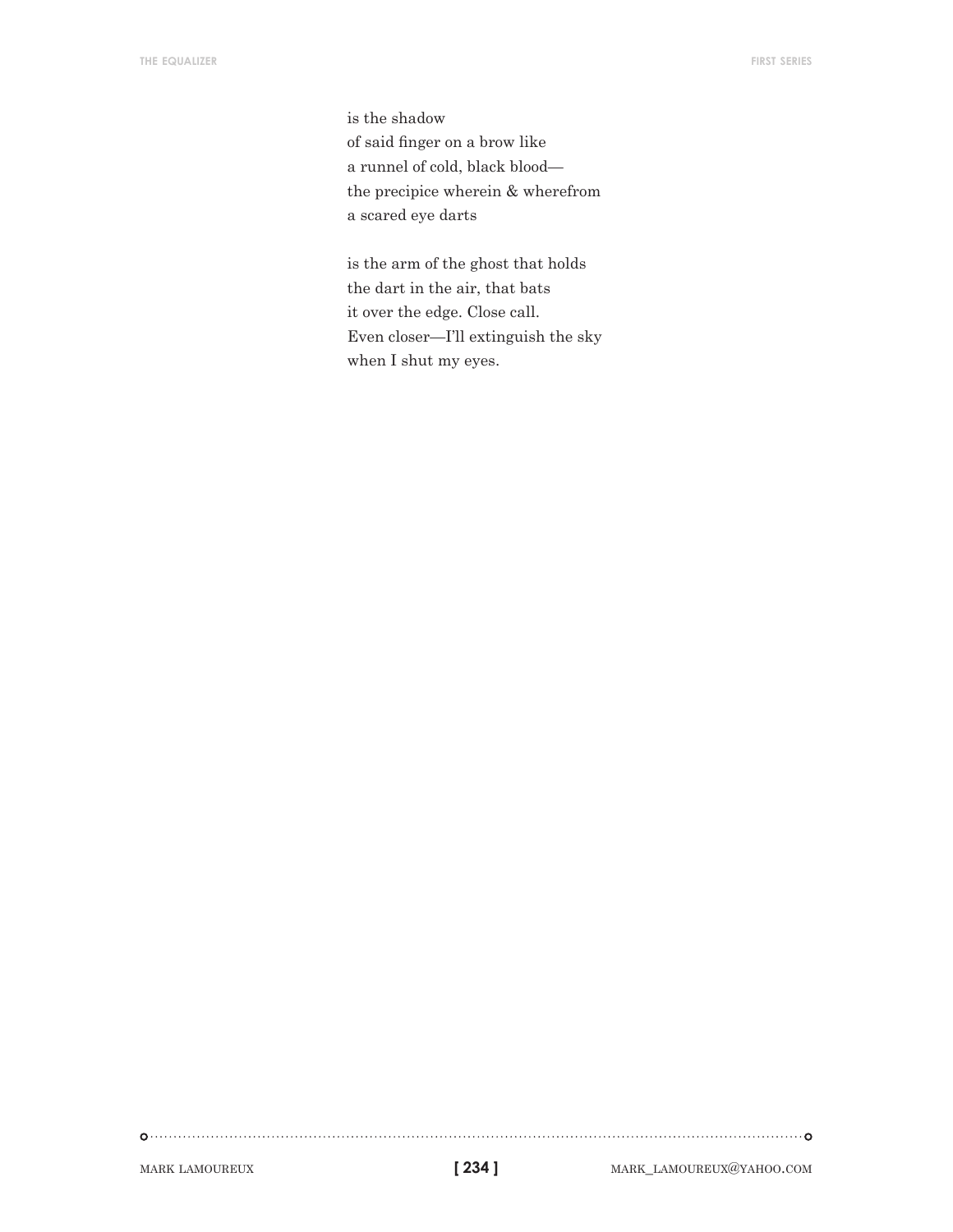$\rm II$ 

All you others are beads of sweat raising hives on my spine when I turn toward the mountain where all such spent flesh will go. The exhausted husk will fall from me, a second shadow, a kachina doll.

These are warped bones that frame Bohemia, the bones that are slicked with nectar of summer fruit, that are a kite of words—so it was said many years ago, on the lawn. Who has a lawn, anyway? Never trust one. Only John Wieners has ever seen the Blessed Virgin & he has turned his back on that flaming star & now his long shadow will quell the hissing craters of this world; in silhouette we perceive only the two bright gems of his eyes. You deserve the life you will get. Listen. Before he shambles off. I must remain, but I can't help you anymore after.

**[ 235 ]**

mark lamoureux mark\_lamoureux@yahoo.com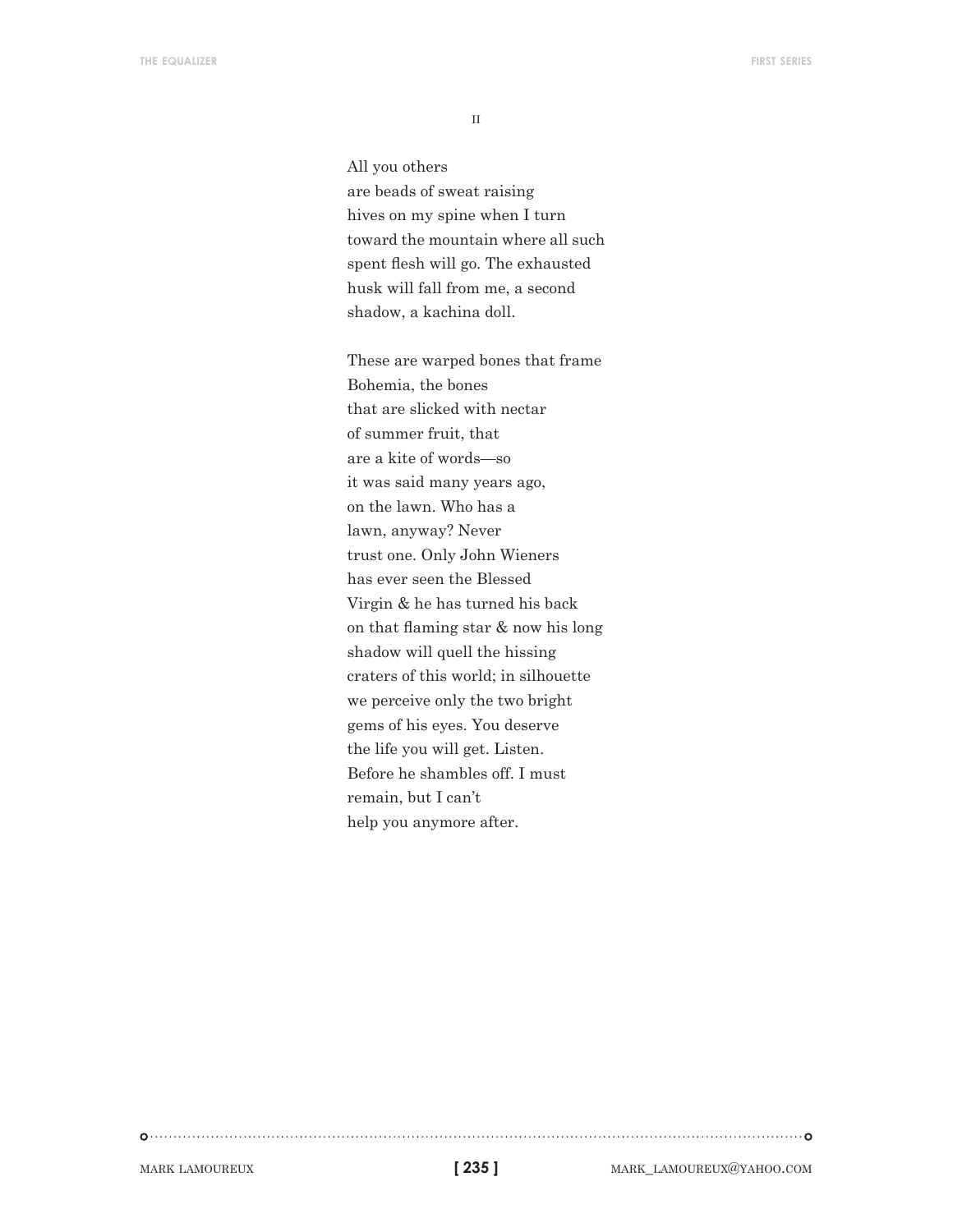#### *dear anodyne and iodide,*

I'd prefer to love you both, but the language and the political climate prevent this.

What heads turn when you walk the streets? The gorgeous, moussed, and exorbitantly clipped.

There are names for this, like love, like heat: sad deterrents.

Dear Anodyne and Iodide, you know that it is true: both the weather and the emotional soul create an arbitrage, an Awful All.

One profit, and the other loss.

I don't know which, I don't know which.

I tell you: the incumbent is money.

The incumbent is the pouring rain.

We can't vote it away, but we find ourselves unable to afford it.

And now, here you are punching numbers at the ATM.

- You are speaking in full sentences. You are speaking all about yourself. It's as though I don't even exist.
- "You have said this before," I admonish. "I repeat myself," you say. "It's as if I can't remember a thing from the past fifteen years." Like lunch. Like all that silly life.
- Dear Anodyne and Iodide, I tell you, I don't know. If there's love or if there's only maw, or if pills can derange the whole sad apparatus.

A widget here, a bright threaded screw there.

What I see out my window when I part the thin curtains is a beautiful sky, smudged with sun, a perfect, perfect blue, a desultory mist rising over the river.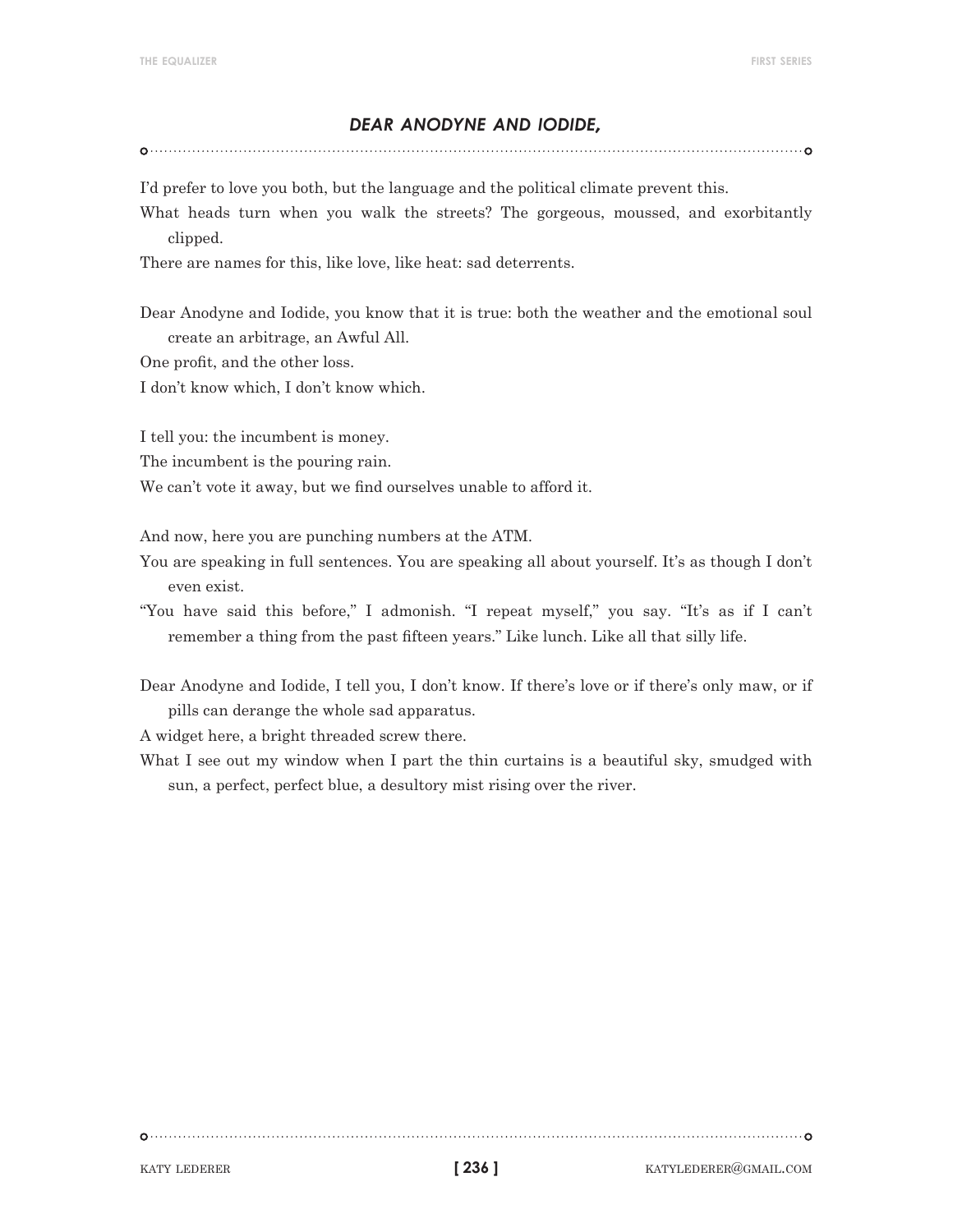# *pattern 7: captain cook*

Aloha, Monsignieur! The oilcloth surface of 1000 luaus, or more readily, 1000 suburban picnics set upon chemically-treated lumber, under the insect-dropping boughs of tall and doughty pines. Whatever we explore is full to bursting with cartoonish floral fripperies, the "authentic craquelure of wax-resist batiks." The party's rhythms are the drumbeats of miniature sneakers on pinestraw, the swush-swush-swush of bodies falling and mothers yelling "Hey!" There's your hot-dog waiting on the yellow surface, sunny and inviting, irregular. Possibly, it will kill you. Just possibly it's safe.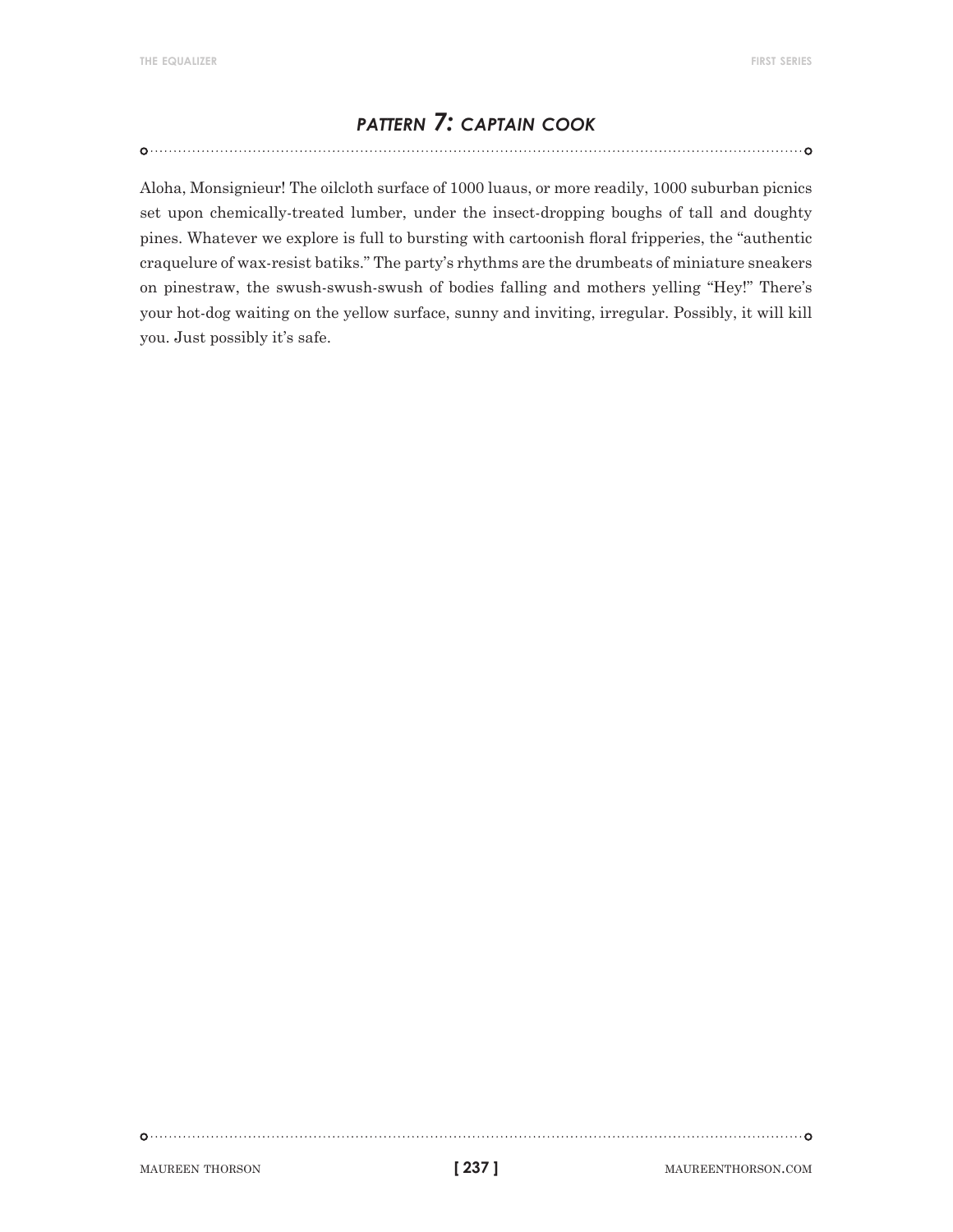# *at the coronation of our forebears*

A ghost lives in this cabinet. And that one. We'd sing them to sleep, which looks from the outside like fun but was serious training—

where there is no food families hunt

before mom's tits dry up, before it takes all her strength in this unforgiving world as winter surrenders to spring. A single word can do the job.

We so infrequently followed the rules, which is how we inherited our vermillion. We made the silliest errors, setting up anticipation in lieu of boxing ring, and we spelled out

our ineffable escalators in capital letters. When you see the world you know what to expect. This wasn't always true.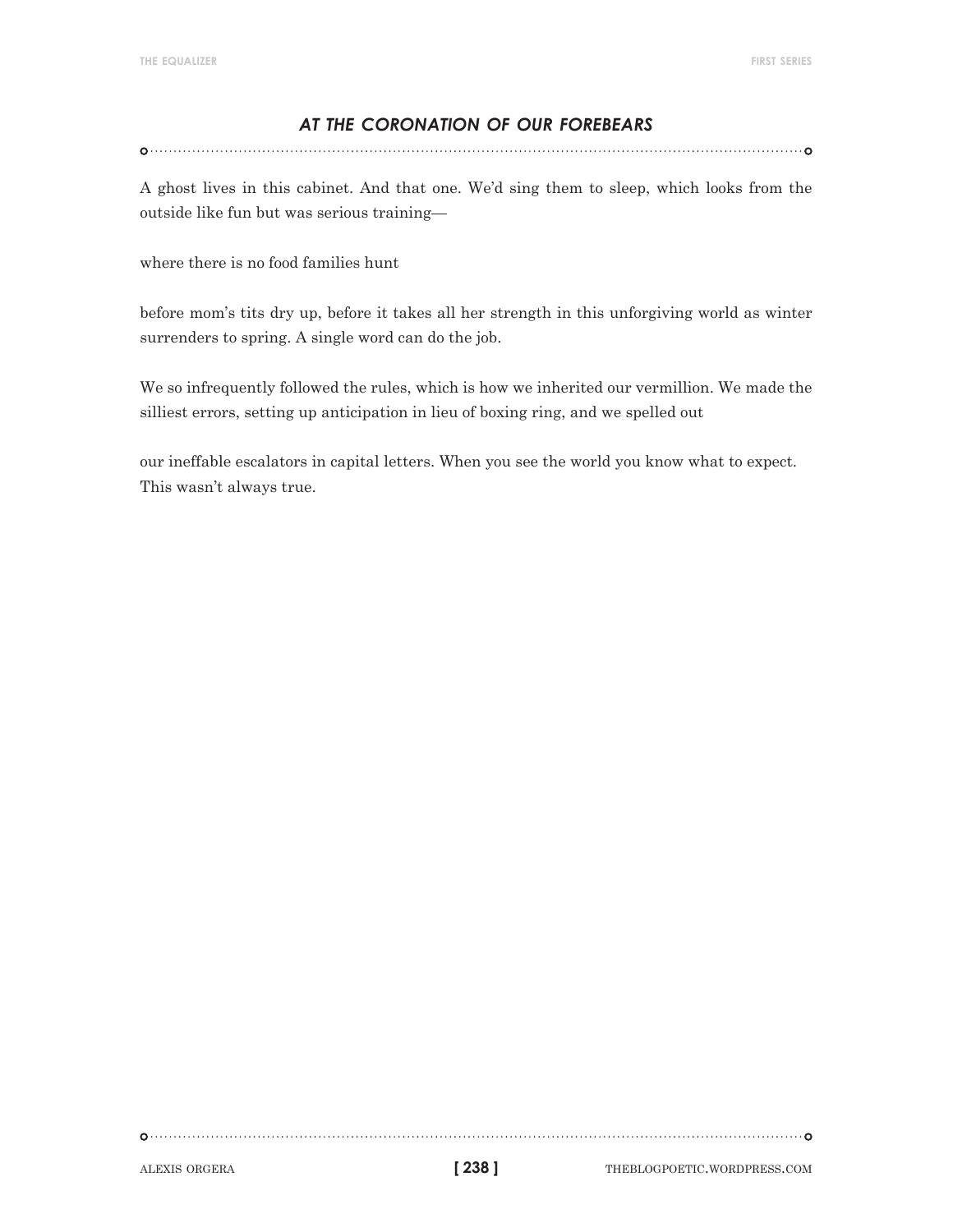## *every possible future is like iceland*

The world is art through wind-tears;

hoarglazed is the the winter's cruller. Magnesium-lit

frieze of our filthy future. An ice-age

the best of all possible worlds, the tit of a glacier

above a people-vast ice mirror plain. Frozen Santeria crossroads

—a temple of what is reflected on the slick, with the white stag's

limbs like crazy vaudville all across it. This is no

time for anything. No caveat emptier than everything that

is possible is lined with fur. Pallid in the dalliance

of forgetting, no need to make a scene over the books on the fire

—this what all those letters were born for:

to be floated up to spirits.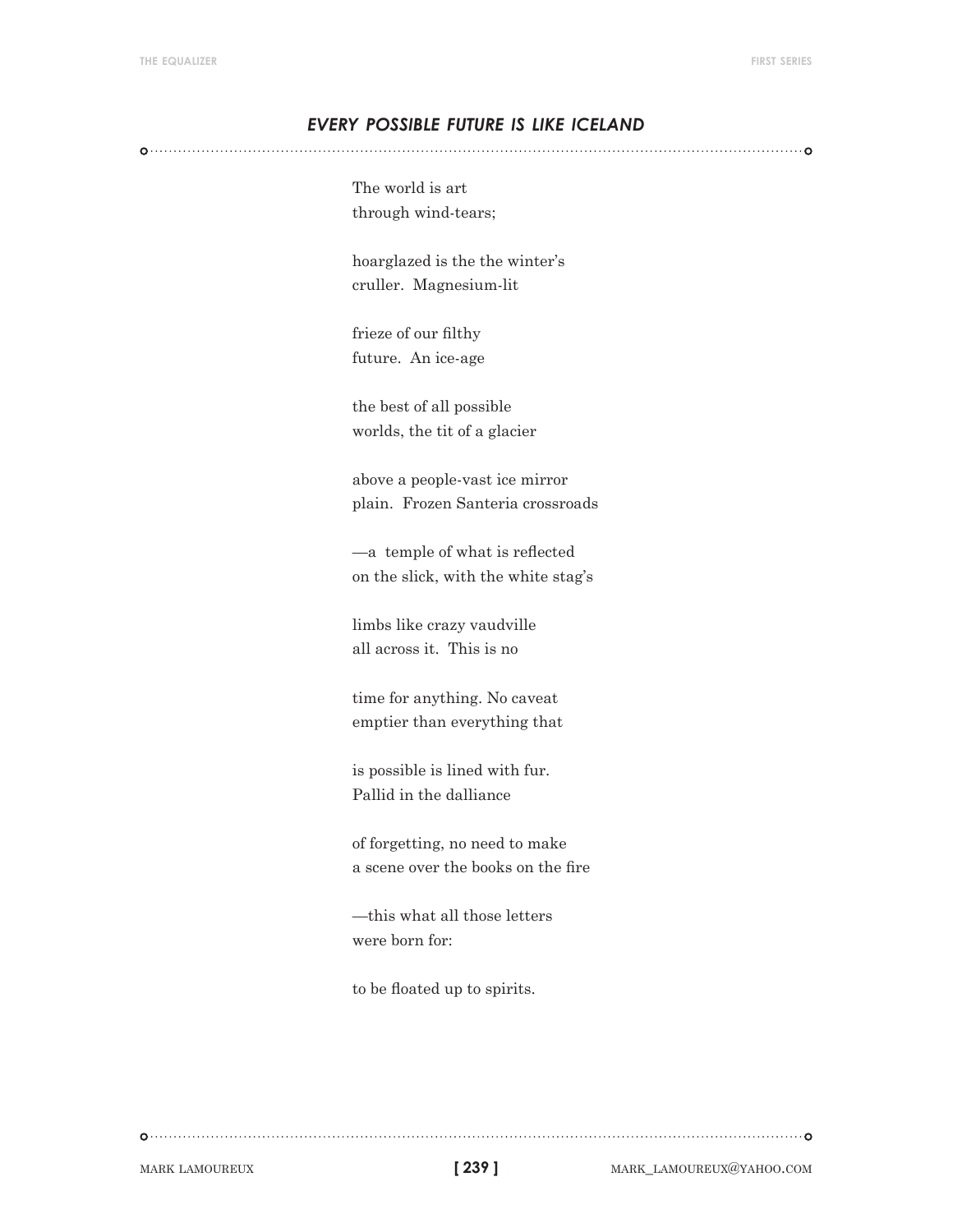## *the storm gets excited about the wind*

Ooh and I can take my clothes off in it. Ooh and I can suck it into my wanting lungs. Ooh and I can make it do this with my hands. Ooh and I can listen to it crack open the leaves. Ooh and I can watch it move the trash around. Ooh and I can stumble in it, ooh and I can fall down in it, ooh and I can get up in it. Watch me, I'm stirring this dangerous, invisible-good with my smile.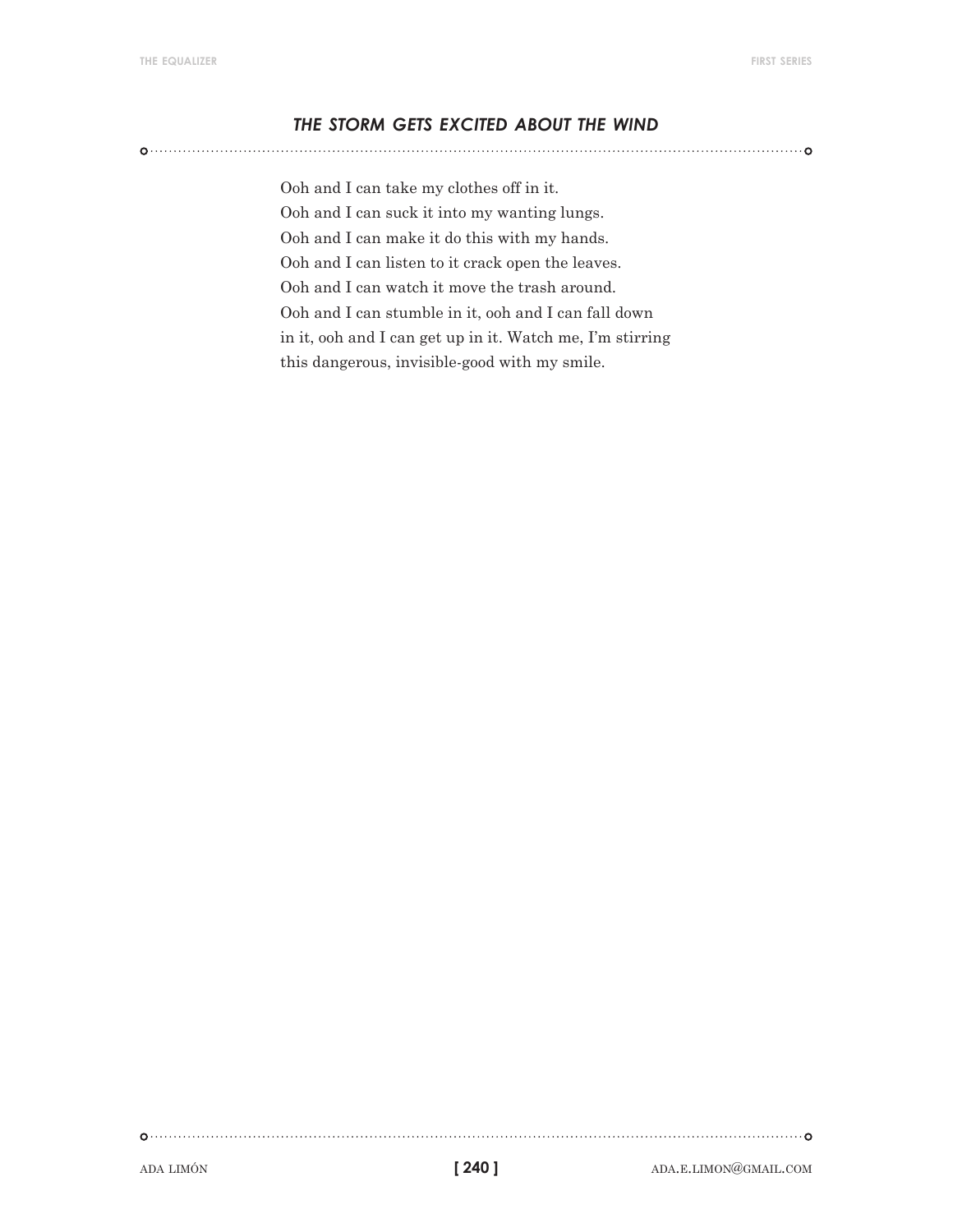# *pattern 8: jack tar*

Woven in the rafters. A subtle hornpipe staggered in futuristic gold. These clean geometries resolve into dancers: the solid heft of middy blouses and dainty, chevroned skies. Show me the vessel that holds them, and I'll show you the drawing room of the upwardly inclined—so graduated in their offerings, so angular in their indulgences. Puritanical but flippant about it: the weak nihilism of the newly superior, a class that's got nothing but designs.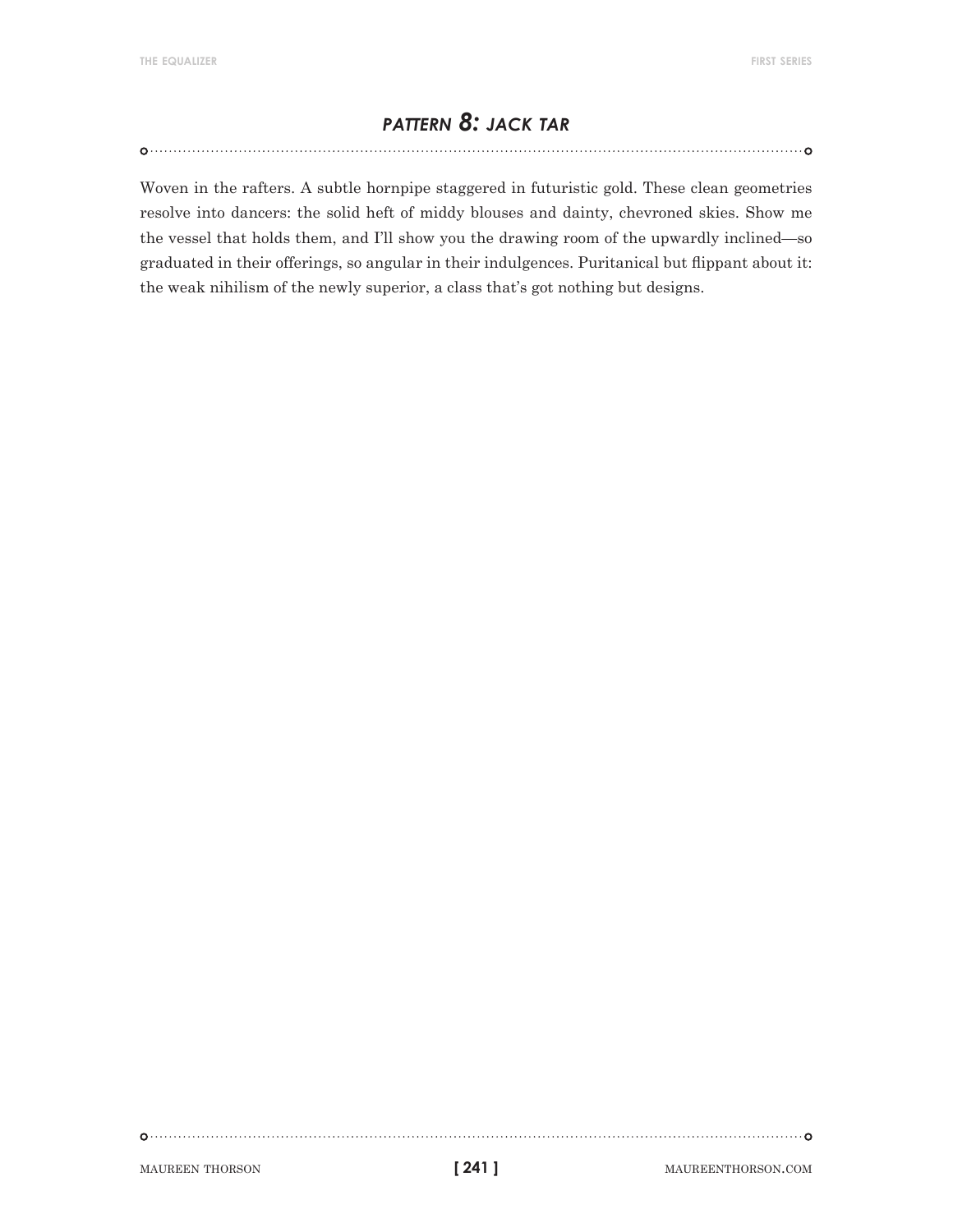## *in preparation to receive*

*"Where is the body that is prepared to receive* 

*language?"* 

*Nathalie Stephens Touch To Affliction*

 $L$ AUNCH $(1)$ 

A pharynx / A fox clot / A fever How do you say again How do you dew a morning and / or do a mourning

with / (out) / adieu

How to

A fair nixed / A caput / A clap put on for validation / Valet of praise and we'll park you / we'll ark you / and awe The macaw shuns the corn / honeys the having of else

\*

That the oar in fact divides the water conjunction-like That the oar in fact divvies the water between steer and still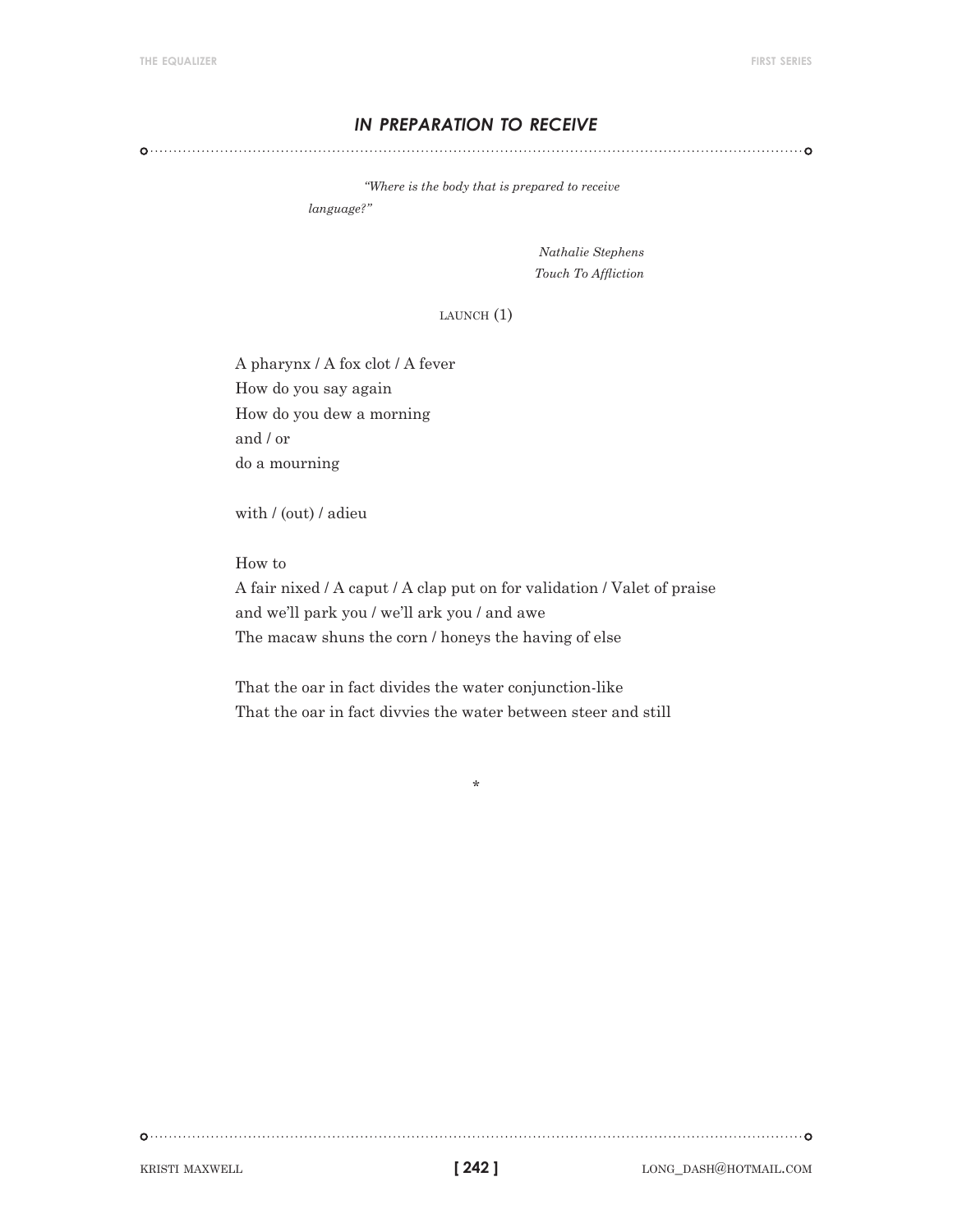#### LAUNCH $(2)$

Swish was a sound you made / how You made how from your / No, no oven / No buzz nor out nor / narwhal

a certain padding sea offers beach / a pudding / of foam Where does light sleep when a peach is laid open and its juice that attracts refraction / a fiction

of glowing having

Of glow halving a second time and the eye gagging for it / for the gorge / The eye gagged with gorgeous / with just the image of

\*

With the image of just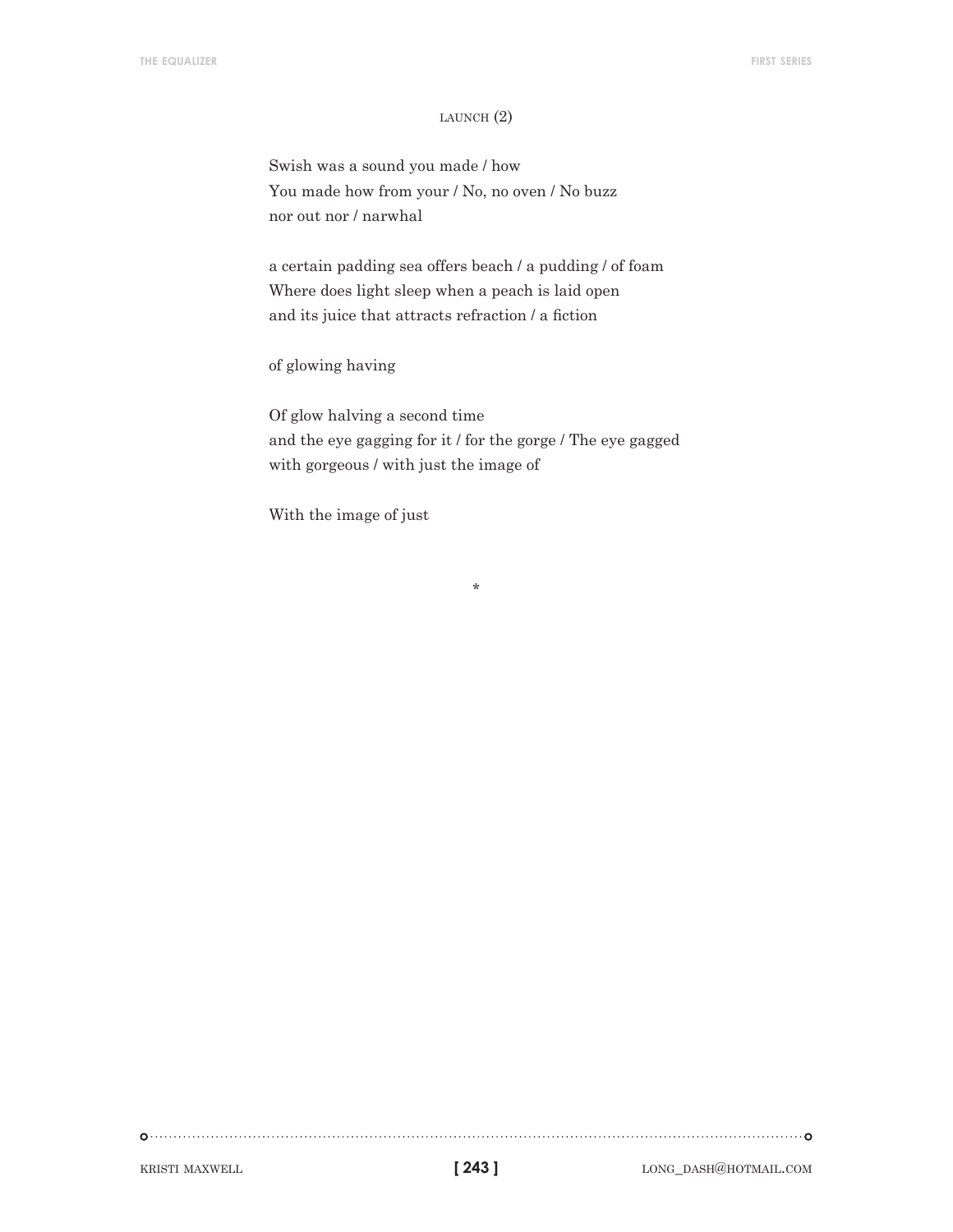#### launch (3)

A see / A seem / A sleigh and / and / or slight A slender / A cylinder / A seal endures, but the whale-jowl / the water jabbed with chase / The hasten / The Hades

your first gone teeth were thrown into / for luck against losing / for loose sing that flabs up an ear as would it / a room

\*

**[ 244 ]**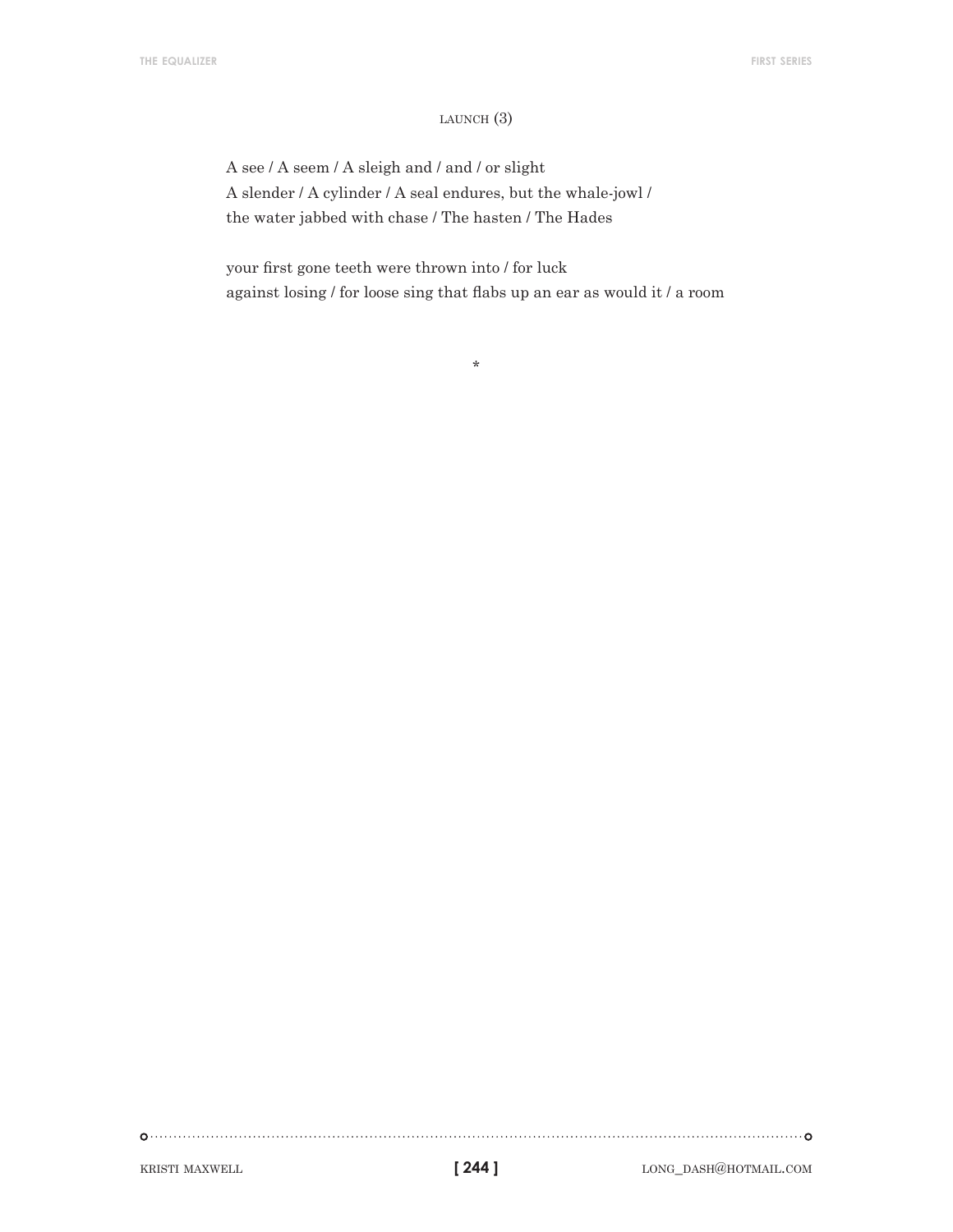#### launch (4)

Cyborg : / Board of sighs where we pin our own breaths like tails / so a party / this sewn party you wear / for those to knock at / for those noggins to enter and with / gin to enter the noggin hole / a whole rabbit with / little ice paws to scratch the glass / let me in / let me in

\*

**[ 245 ]**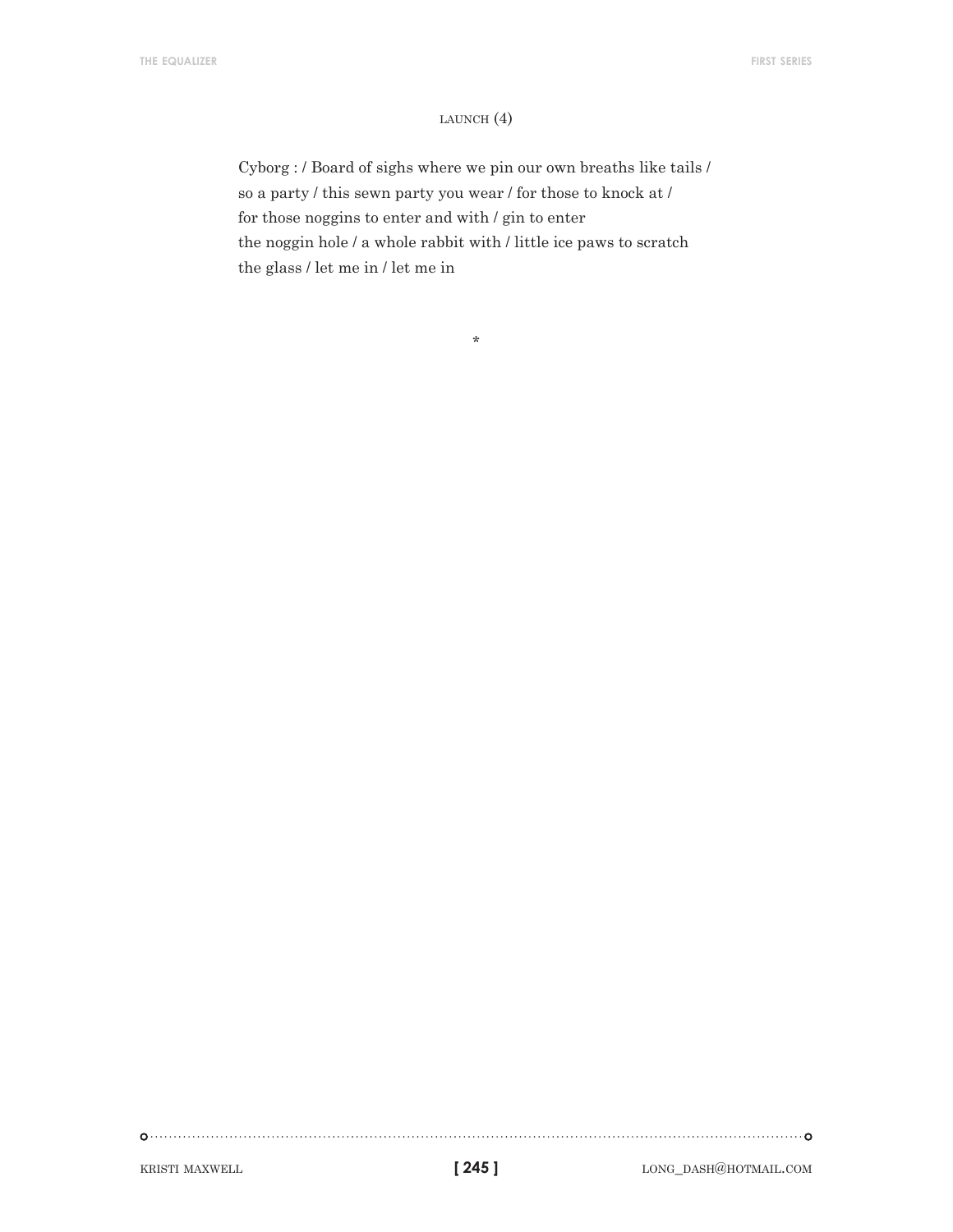#### LAUNCH $(5)$

Phyllo for a low fee and frozen / for a low fee for a bread-based leaf

To take the lead which is the tongue for sure / Ma soeur / Mon frère / Taste reared in the pan / sold to the pink pink to the glistening / Groom of meat

on which meat is laid / Don't say it / Incest / Don't say it I insist / I sister / Cyst that grew in the you-tourist / the uterus / of the family tree

\*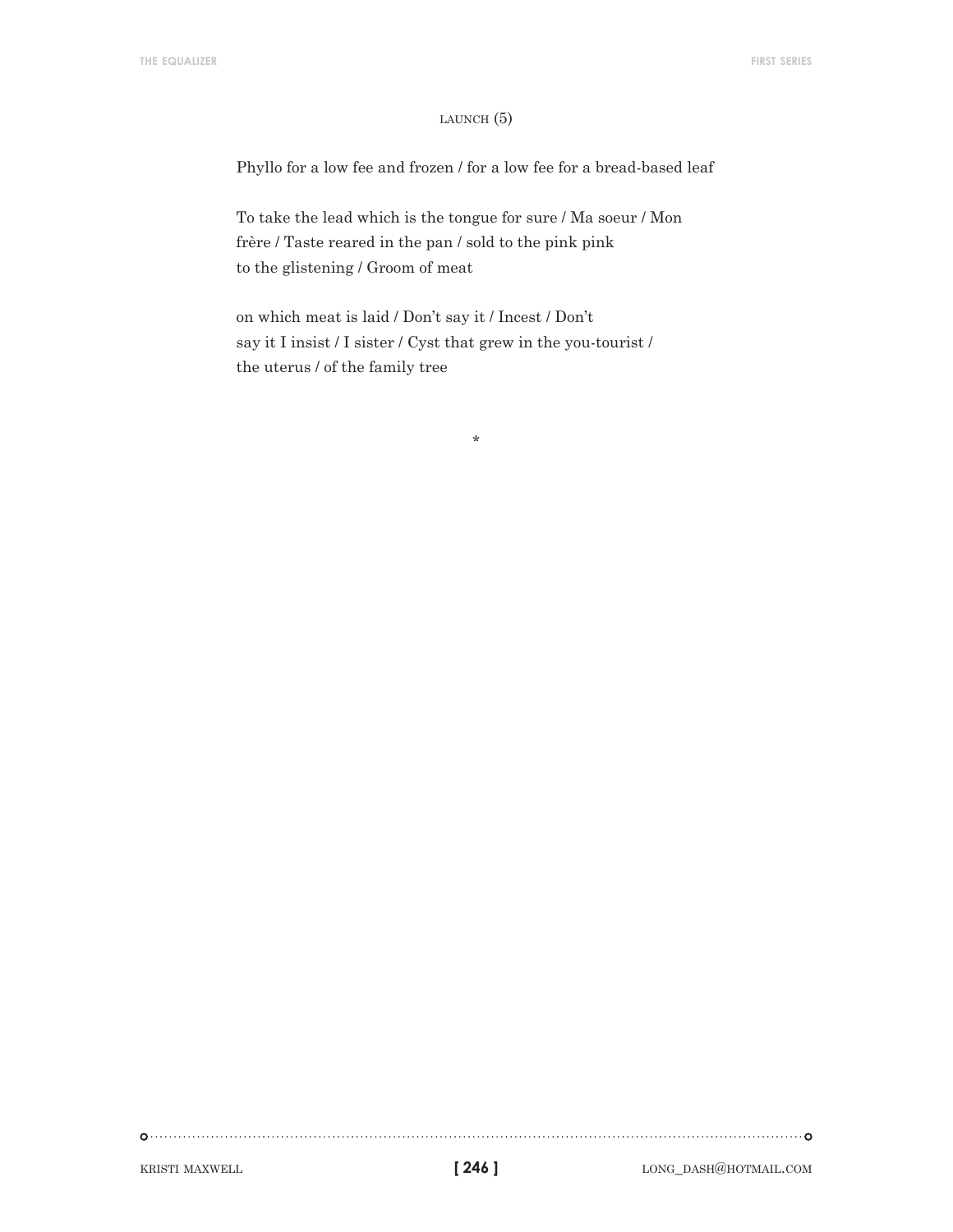#### *dear one*

Only wear socks. Only tell me I'm wonderful. Only be friends with strangers.

Me & my wonderful eyes. Only wear glasses in bed. Keep adding your x's & o's.

Only be kind. Only take advice from yourself & be my best pen pal. Only with stamps. Only

mean me when you say you. Only mean what you say. At least 90% of the time. Be expatriated with

me wherever. Only let's stay in bed. Only one more & another. Only give & give. Only

reply this time with your real name & teeth. I have only one tongue & one word

for it & only one comet came to the window this morning confused by my imitations of

the kettle. Only someone forgot to turn me off & I blew up leaving constellations of tissue

paper moons all over the apples & dishes. Only you have been missing, spitting hot steam

all day that's melted all the glue from the envelopes & warped what I said about champagne.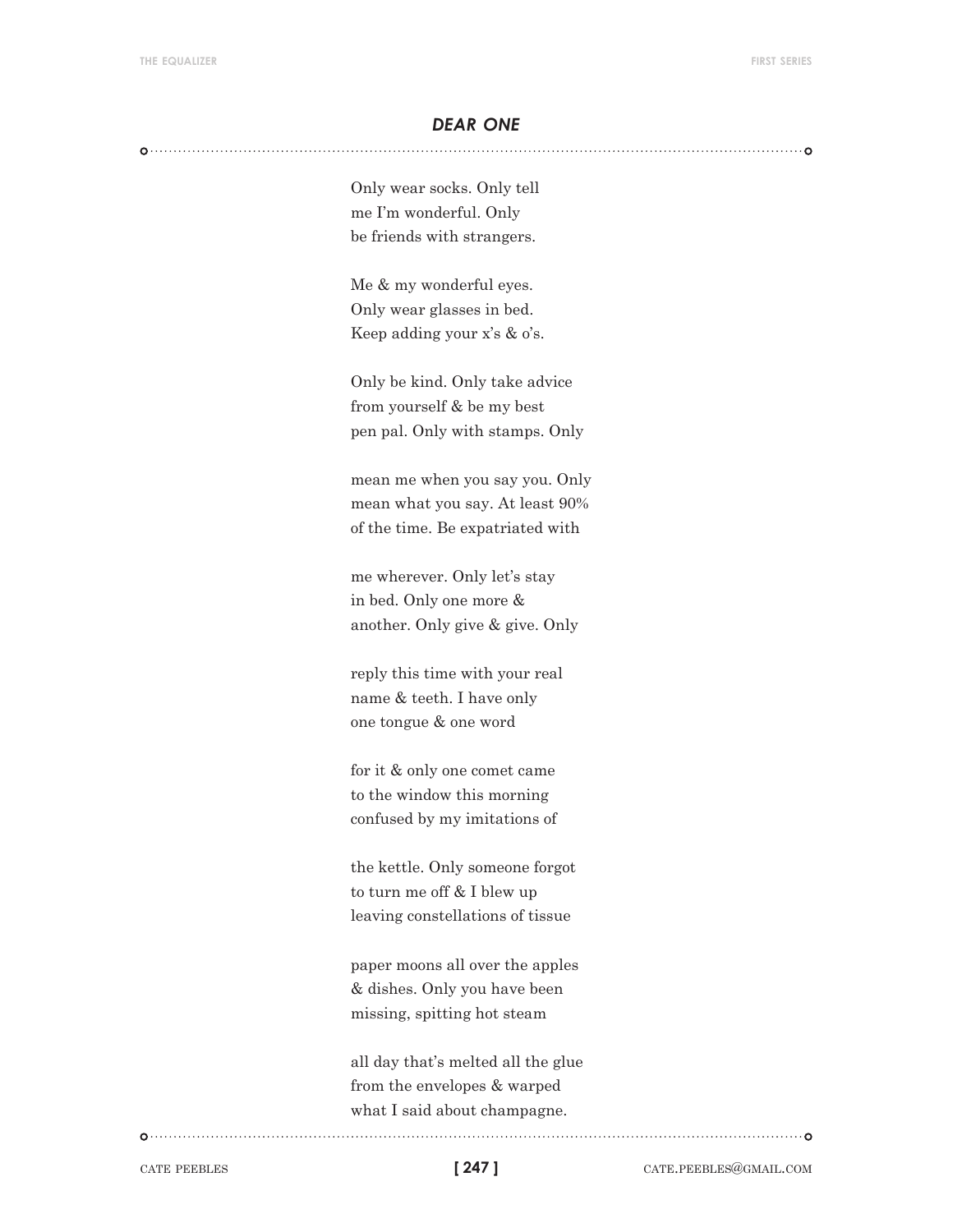# *just today i heard the treetops glistening*

The water is going down slowly. Things are getting back to normal here. They say after a flood a lady's voice calls back the tide.

Back to clean-cut and tame. It isn't ever true what they say.

I am in a roomful of drums in this dream. I am floating on a river of percussion. I am dangling as always from a string, sneezing

on an airplane, sleeping in the quiet of a friend's new house without furniture without conversation. I'm in a town I don't believe in, walking up and down a street

I've never seen. I am holding someone's hand, but I can't see the face

that belongs to the hand. Someone is alone in the next room, someone doesn't speak but I hear the tv, or I see it.

I see it, blue then white then blue again.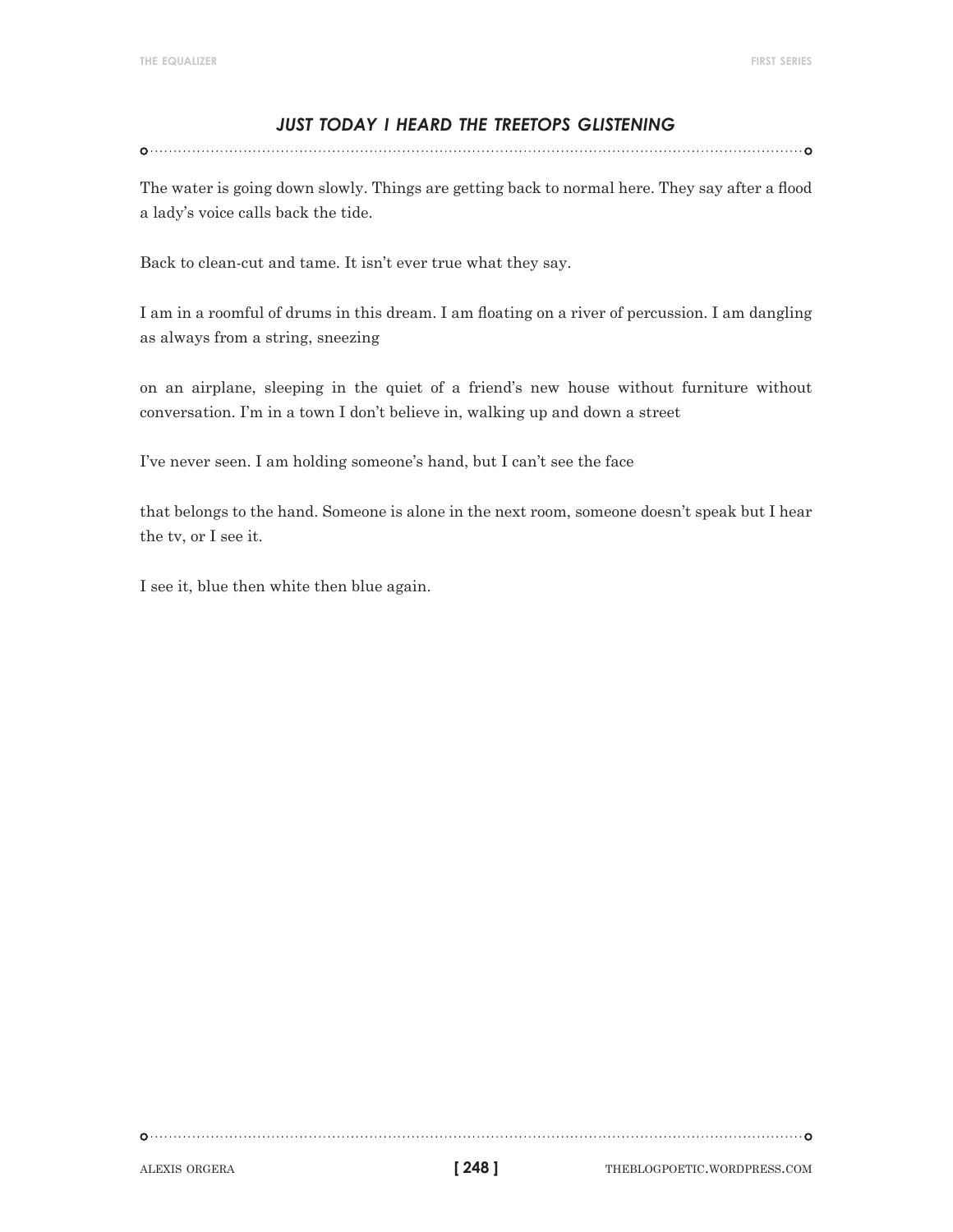# *pattern 16: treetops*

Neuronal reticulation. The interrelatedness of connectional nets. The trees are full of circles and vines. The birds are full of dots and eyes. These primitive forms swim against the warp and weft of the fabric. Everything is collage, is reiterated, constant and complete in the guise of a modern fashion that no caveman would malign.

**[ 249 ]**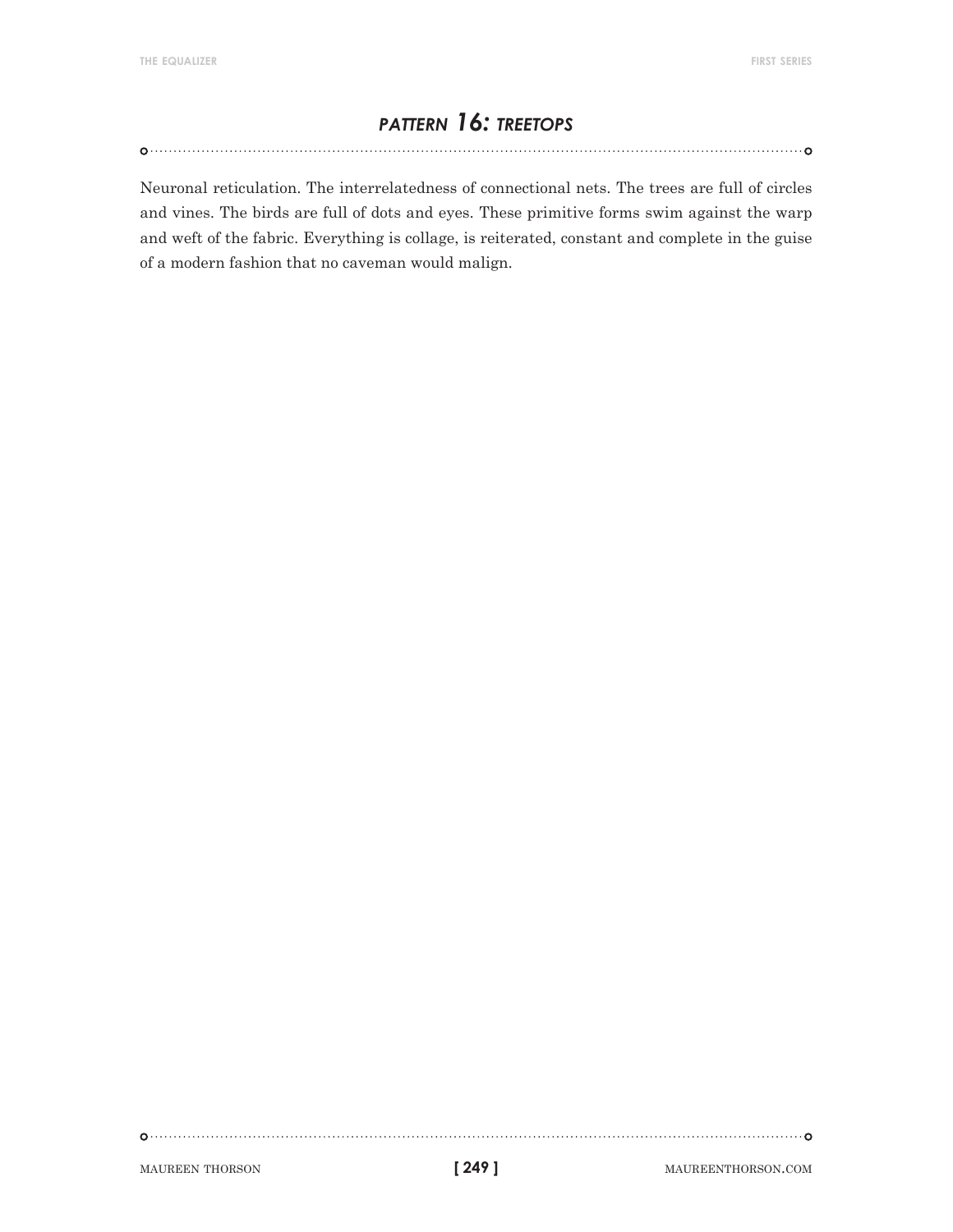#### *beautiful feelings*

One is low, the other high. Like art.

One crass. The other reticent.

- I speak of these beautiful feelings, though the archangel Gabriel would correct me with a trumpet-blast: that the body at birth is just an ugly, dripping skein.
- So we do our best to write the flesh away: "He was gone," wrote sad Zelda Fitzgerald. "They had been much in love." And:
- "Nobody has ever measured, even the poets, how much a heart can hold. . . . When one really can't stand anymore, the limits are transgressed, and one thing has become another." Or:
- As Humbert Humbert complains at the end of *Lolita*: "I was nothing to her but twelve inches of engorged brawn."

We speak, but little comes of it.

- Beyond this speech, the sad, sad brain.
- Soft white, like an overpriced light bulb.
- In the picture I saw in the slick magazine, the brain appeared studded after flushings with an SSRI.
- It looked just like the broken bridge that sprawls just down the hill from me, hoary black with little threaded screws to keep it from falling to pieces.
- I suppose this, then, is happiness: the neurons firing blissfully, the dendrites put to pleasant rest. Or:
- As Oscar Wilde once said: "A cynic is someone who knows the price of everything and the value of nothing."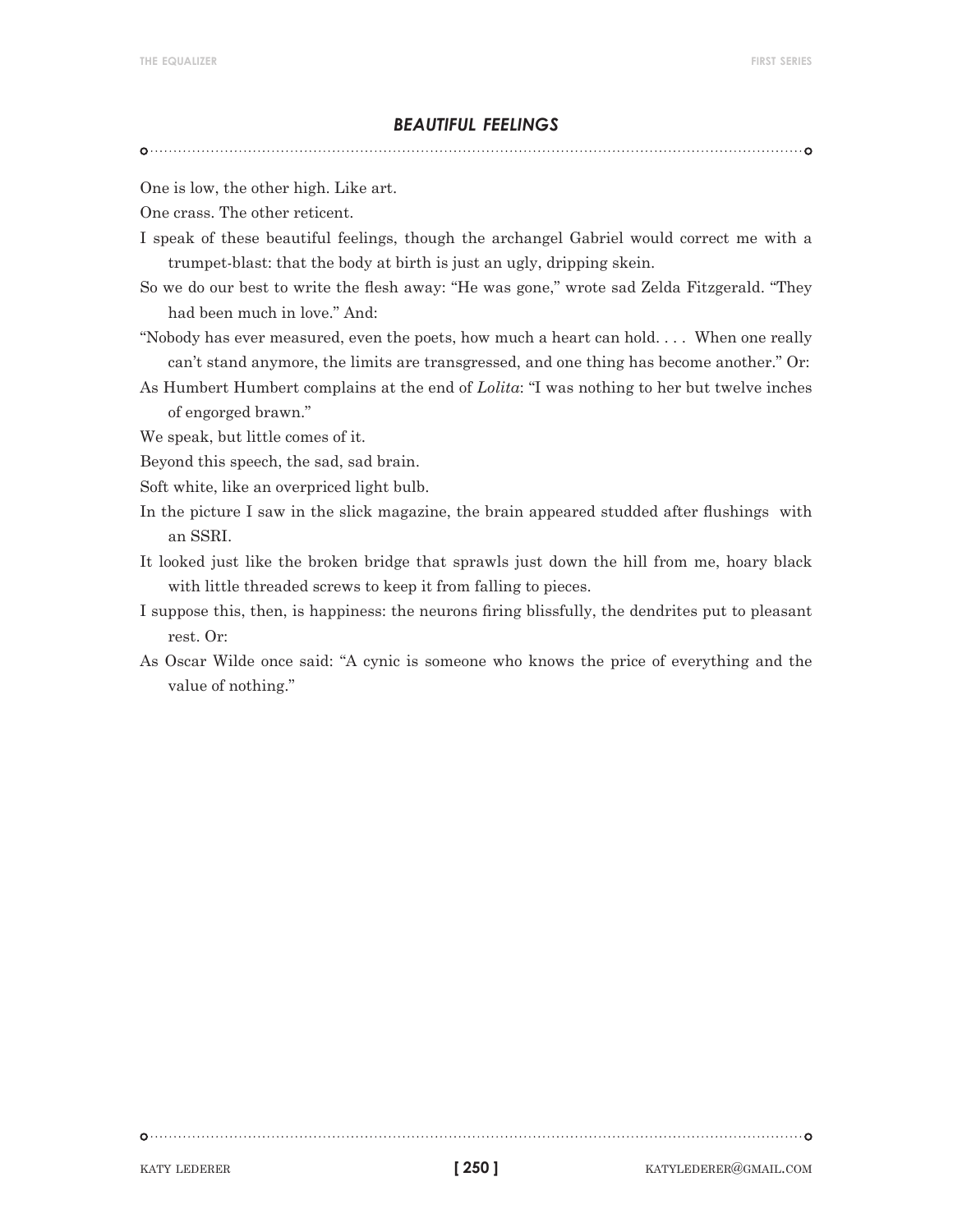# *nothing is too un-named*

The plants are dying except three tomatoes that grow mutantly. I did this with my bad luck and everything growing looks like a sad uncle. Somewhere

inside, a dog barks at nothing, and still she'll miss the show. You can feel the cool air. Laughter from the crowd. Who knew growing would land you

in the loony bin of your brain? Who knew fox and hawk were the same unfastened self? So many tricks, and all we have

to show are big cars and a lot of dead grass.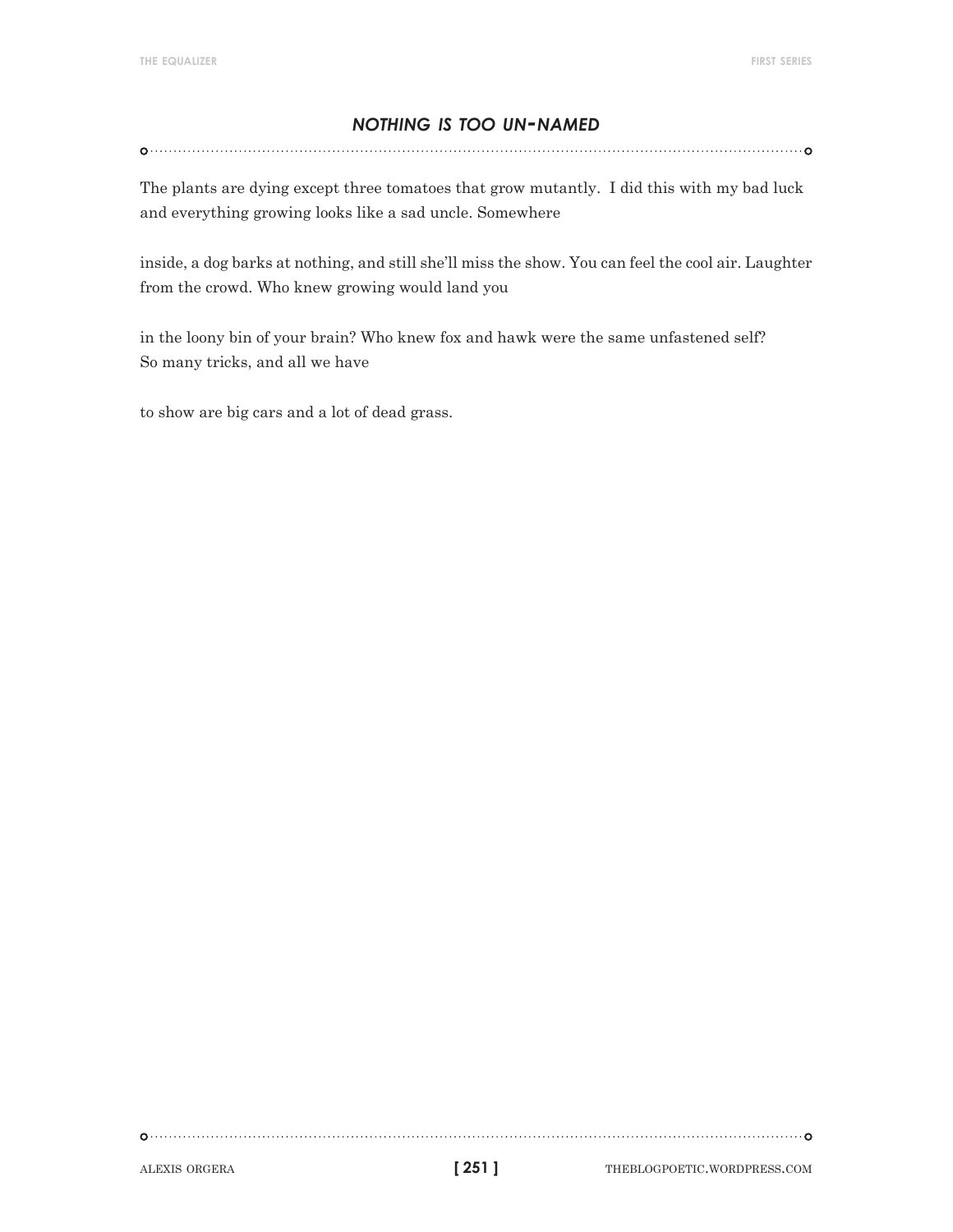## *film threat*

#### *(after Sam Raimi)*

What is it we don't do well enough that we're constantly afraid? For the insomniac, night is a book that will not stop letting itself be read. Now it's dark. A young couple, beautiful but not too bright, arrives in a yellow Oldsmobile. And when some uninvited thing rushes towards the door, anyone else would know not to open it. There will be a botched incantation and someone won't survive because the words went wrong.

In an empty room, in the coldest shadows of some forgotten house, an older man's voice echoes on a reel-to-reel. He is a disappointed father who tells a secret history over and over and who, once, long ago, was rent asunder by voices in a dark cellar. Remember me. Startled anew, don't ask why it's always like this. You already foresee an answer with bared teeth. And the things beneath the stairs will not close their eyes. Each of us a small, nearly forgotten body spinning and falling like a long kiss or a bad dream or the sound of celluloid catching fire.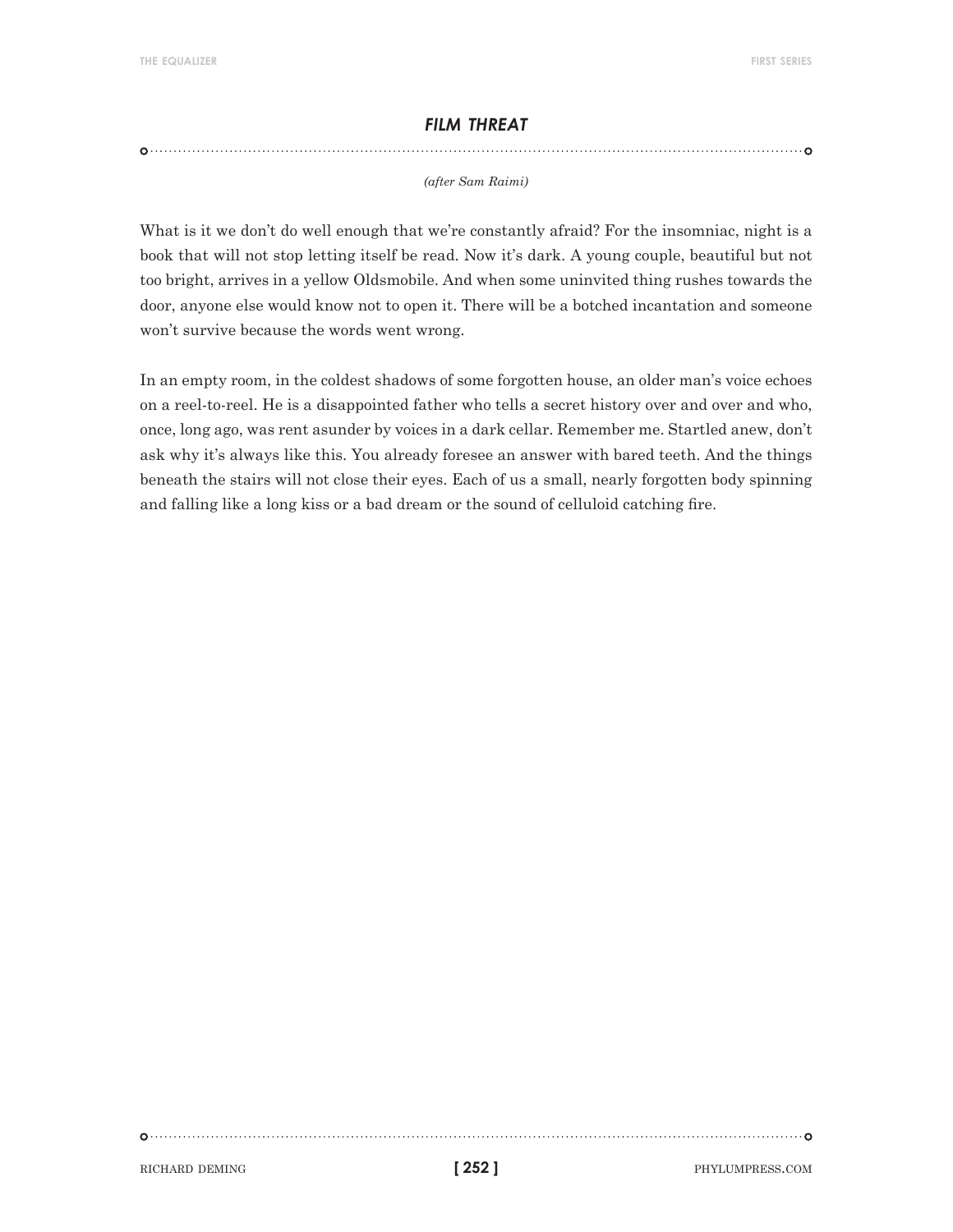# *pattern 17: industry*

Very few patterns promote the Five Year Plan. The casual observer sees only the interplay of

contrasts, the cheeky diagonals of comb-like straights and curves. But look closer, and you'll see how this "cheap cotton cloth" permits the people to elevate, with pride, the tools of their hands and days into the merry bounce of a bosom, the sassy sweep of a hemline above the factory floor. This is a human mechanics, relatable and living. Just the turn of a dial that adjusts itself to you.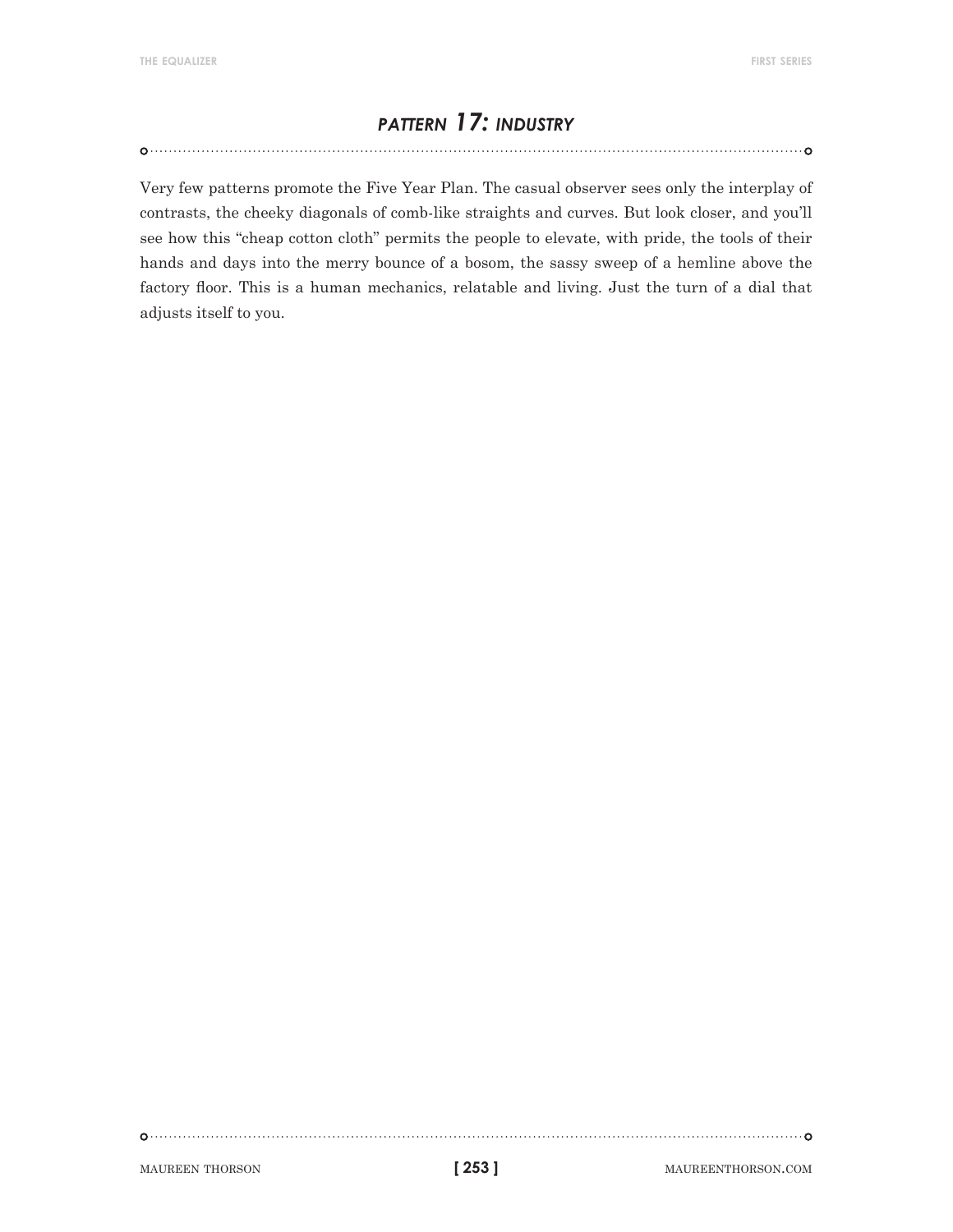# *to lars von trier*

This is a gesture of offense but not meant offensively: *I'd like to garrote you with your camera as an in-kind spectacle.*

Ideological chirping keeps culture in the business of throwing bricks. The way you're obsessed is au courant with warriors.

Revelations are vibrant when awash in the tears of babies, in the sweat of witches. I'm with you on dystopia, but not martyrdom.

Your scholars are narrow and red-eyed. They divine marriage sacraments from your data and prospect three paradigms out your oeuvre.

They are 1. The finale should be a blast of sacrifice. 2. The sacrifice is erotic mouth, sewn open up to the eyes. 3. One digs up the mis-tolds and dresses them in 3D awe.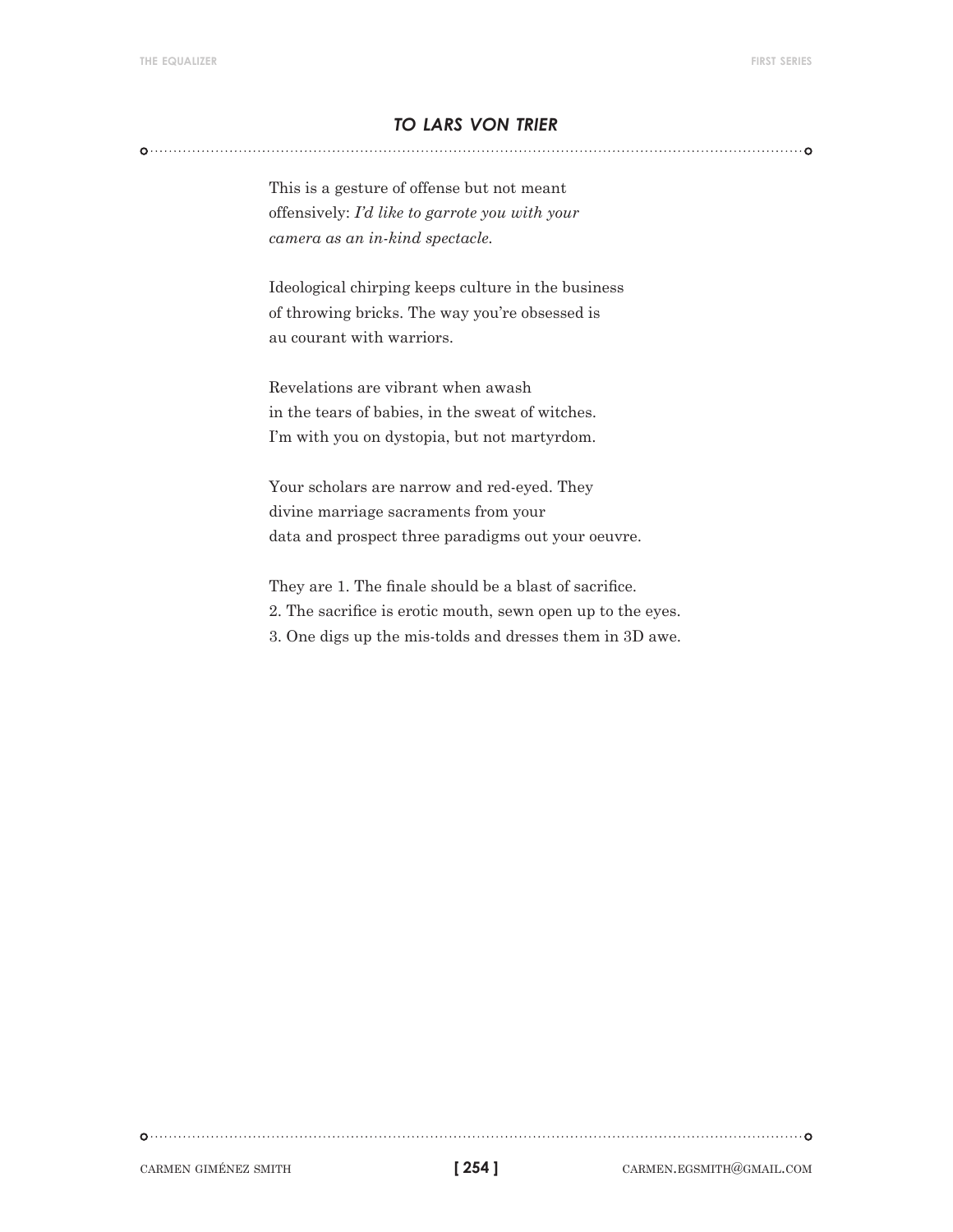## *in activated fog*

Tomorrow flies into a fly and yesterday in seaweed. Black we walked in gusts of wind, admiring all the scenery. And so many

werewolves standing by to gobble up the lovers, I pressed my face against your shirt to cover up the roses.

But someone must've seen us there, rocked in nervous, failing comfort. When we got home the lamplight groaned

to hear us in the cockpit. It isn't much to break a curse. It isn't tough to barter. The illness lies in fake surprise, that old cassette recorder. Your gown

I saw and raised it high to match the birds ascending, but ruined all the cake in there without a label's warning.

I know you wish I'd bury this, but I can't not tell our mothers. Too much has passed from vein to vein,

in ecstasies of wires. Your face so much a fashion spread, and mine so much a traipsing. I waver when I brush your hair to see your tree limbs

shaking. And this is why the artists grrr whenever there's a party. And also why the guts fall out when starlets meet

to plan the city. If I could take tomorrow back/ make yesterday a present, I'd make the fog so hot and soft,

the werewolves sweet and pleasant.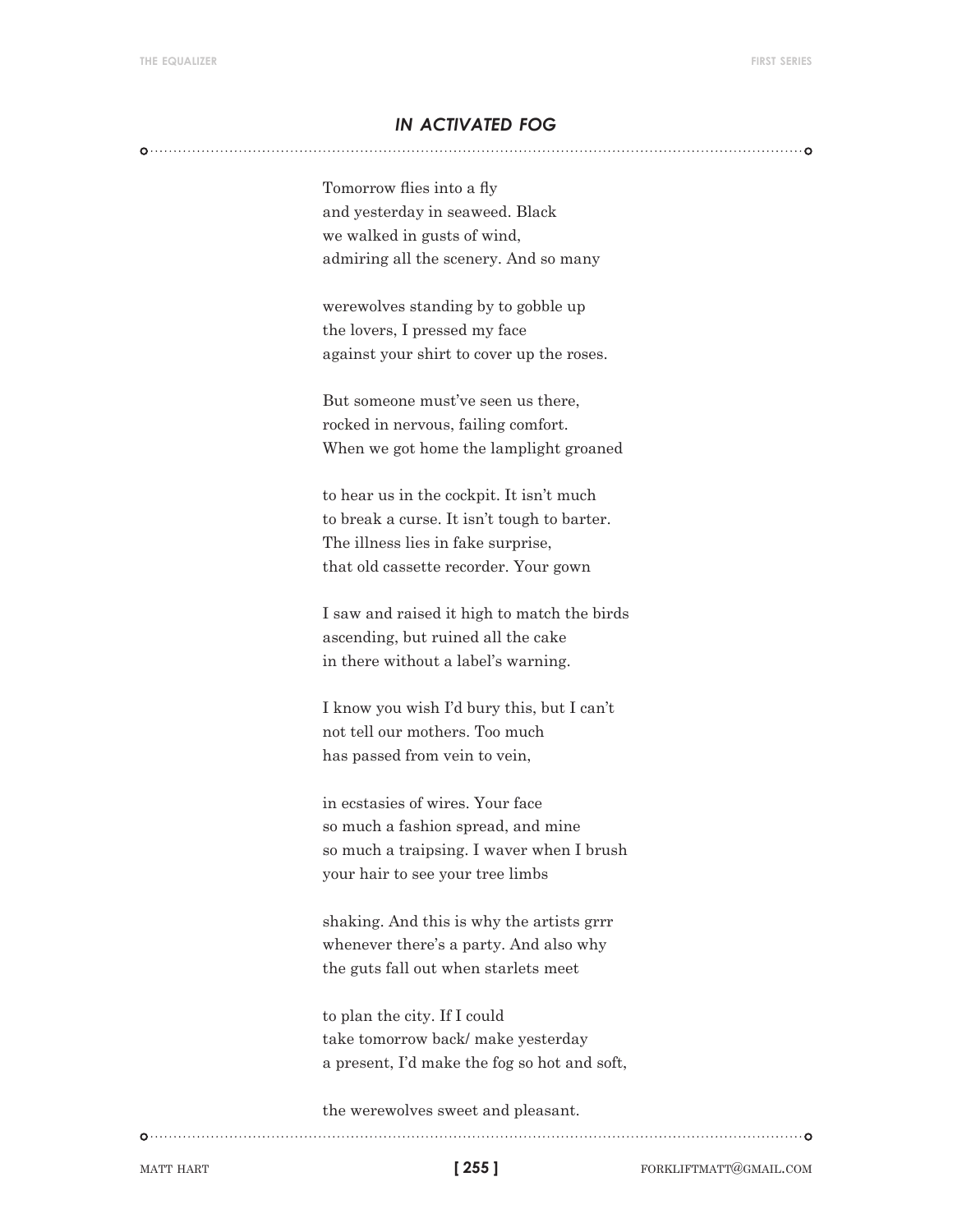## *thirty years back*

Jiggery-pokery *Jonathan Livingston Seagull* seemed deep to me, Bright with my woes—

Scholar of early-teen Bong-hit inquiry and "Fuck-me-I'm-sensitive" Songwriter bros . . .

Kissety Cassidy Seventies Baltimore Stuck in my head like a Crack the Sky groove;

These days I move like a Semi-somnambulist: No expectations and Nothing to prove.

cody walker. The codywalker codywalker codywalker.net